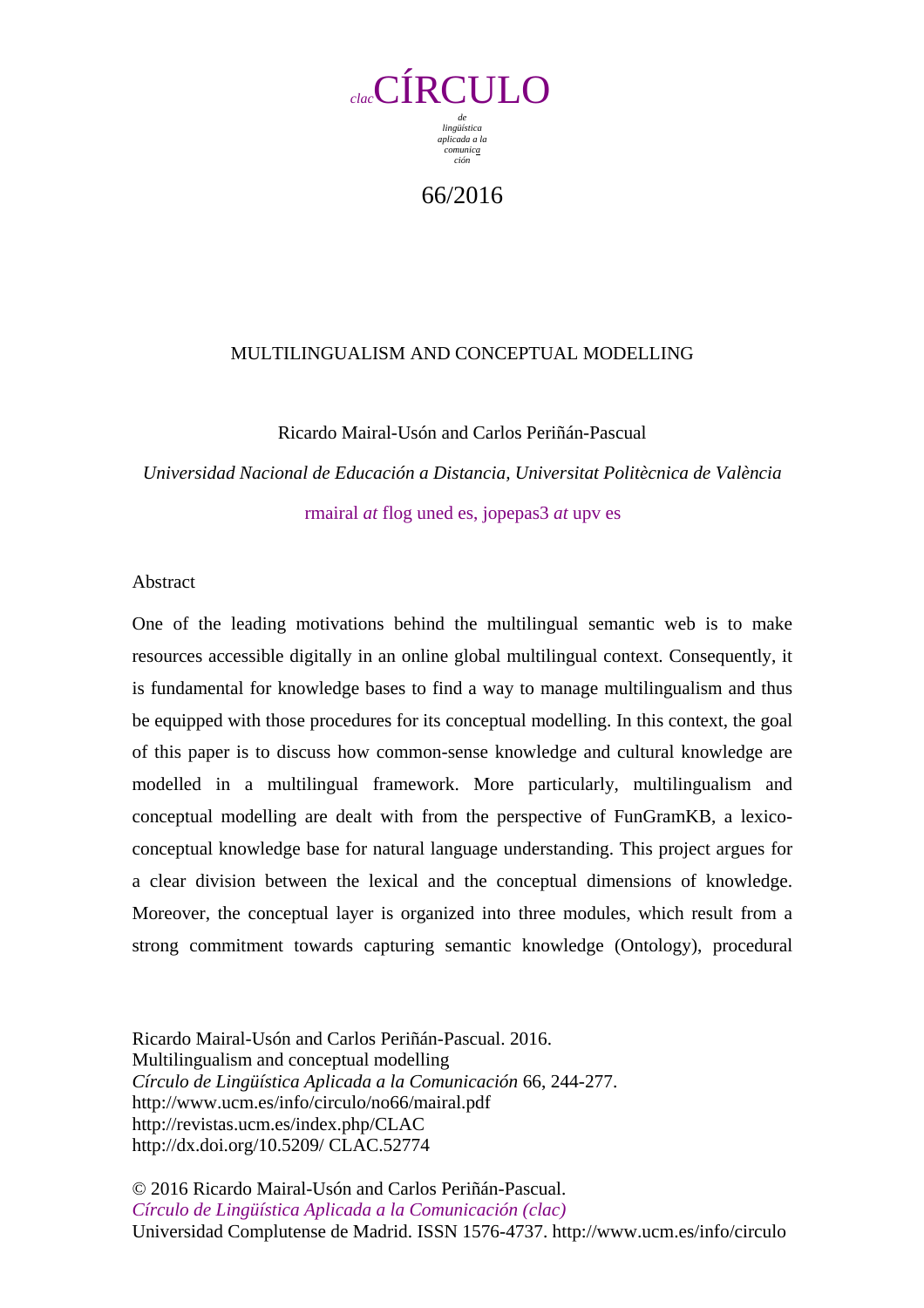<span id="page-1-0"></span>knowledge (Cognicon) and episodic knowledge (Onomasticon). Cultural mismatches are discussed and formally represented at the three conceptual levels of FunGramKB.

Keywords: lexicon, ontology, culture, multilingualism, conceptual modelling, FunGramKB.

# **Contents**

- [1. Introduction 245](#page-1-0)
- [2. FunGramKB 249](#page-5-0)
- [3. A typology of cognitive knowledge 252](#page-8-0)
- [4. Common-Sense Knowledge 256](#page-12-0) 
	- [4.1. Unsituated Common-Sense Knowledge 256](#page-12-0) 
		- [4.1.1. Full isomorphism 256](#page-12-0)
		- [4.1.2. Full anisomorphism 257](#page-13-0)
		- [4.1.3. Partial anisomorphism 258](#page-14-0)
	- [4.2. Situated Common-Sense Knowledge 262](#page-18-0)
- [5. Cultural knowledge 269](#page-25-0)
- [6. Conclusions 272](#page-28-0)

[Acknowledgments 273](#page-29-0) 

[References 273](#page-29-0) 

### 1. Introduction

Ontological engineering projects focus on the development of knowledge bases (KB) that represent and organize world knowledge. Ontologies take the form of concept taxonomies where universal distinctions and features are applicable to and shared by different languages, although it is clear that not all languages conceptualize reality in the same way and therefore cultural distinctions play an essential part in ontology localization. Hence, Cimiano et al. (2010, pp. 127) defined ontology localization "as the process of adopting a given ontology to the needs of a certain community, which can be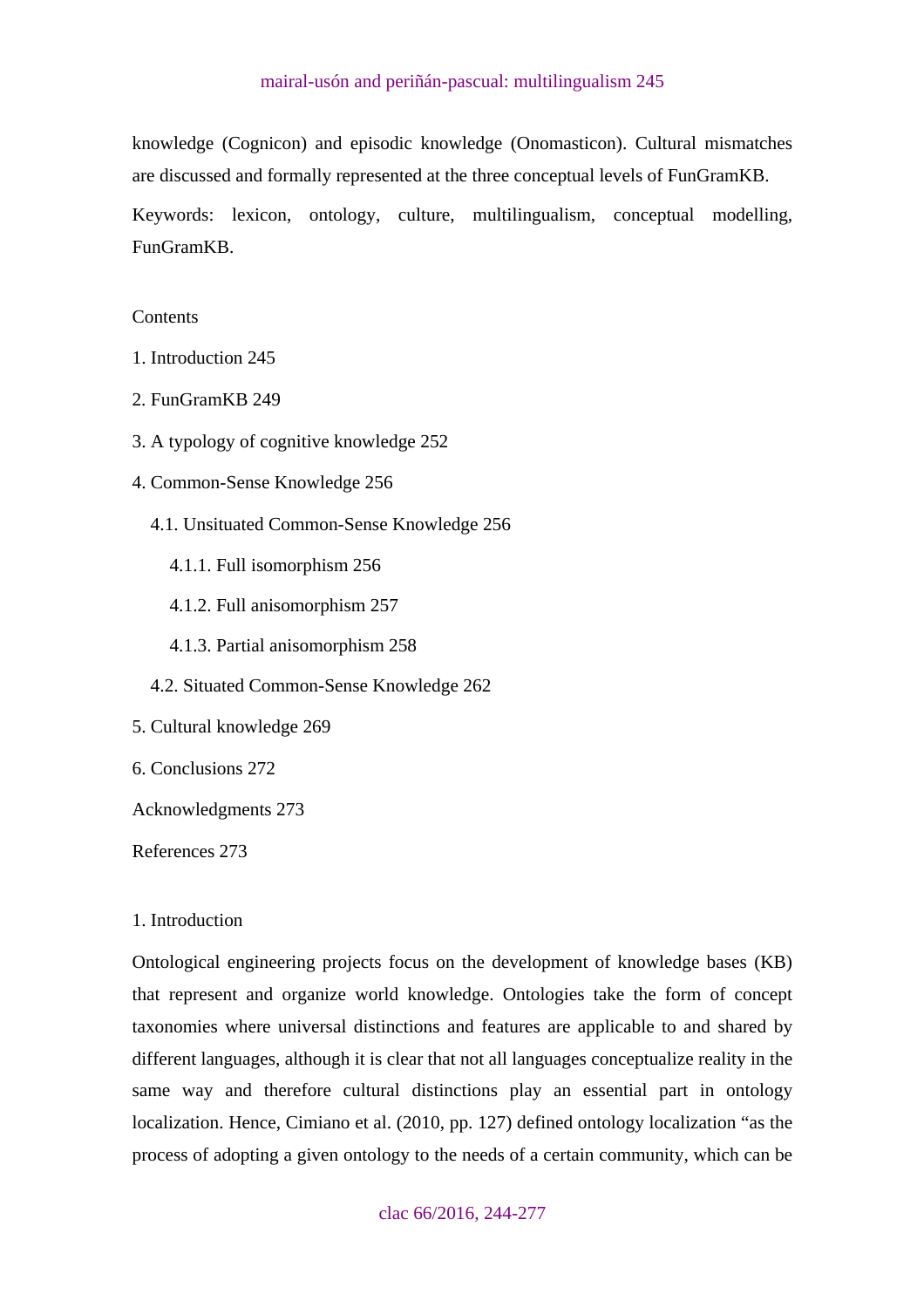characterized by a common language, a common culture or a certain geopolitical environment". Moreover, in the context of the semantic web, defined by Berners-Lee et al. (2001) as "an extension of the current Web in which information is given welldefined meaning, better enabling computers and people to work in cooperation", the need to make ontological resources multilingual has become an urgent priority in the research agenda. As a matter of fact, while the traditional web is primarily languagespecific, one of the leading motivations behind the multilingual semantic web is to make resources accessible regardless of the language or the culture of each particular website (Gracia et al., 2012). Consequently, it is fundamental for KB projects to find a way to manage multilingualism and thus be equipped with those procedures for its conceptual modelling.

As Montiel-Ponsoda (2011, chapter 8) described, ontology localization varies (i) by virtue of the nature of the domain involved, i.e. whether it is an *internationallystandardized* or a *culturally-influenced domain*; (ii) by the function of the ontology, that is, whether it has an instrumental ("the goal of the target ontology is to have the same function in the target community as the original ontology in the source community") or a documentary function ("the purpose is to support the use of the original ontology by members of another linguistic community"); (iii) or by its categorization as interoperable ("how interoperable the new ontology needs to be to the original one") vs. independent. As reported in the literature—cf. Espinoza et al. (2009), Cimiano et al. (2010), or Montiel-Ponsada (2011), among many others—there are three models for representing multilingualism in ontological projects, each depending to a large extent on the type of domain and function involved:

(a) In RDF and OWL resources,<sup>[1](#page-2-0)</sup> the inclusion of tags containing the translation equivalents in different languages is one of the most popular procedures in

 $\overline{a}$ 

<span id="page-2-0"></span><sup>&</sup>lt;sup>1</sup> RDF stands for Resource Description Framework and OWL is the acronym for Ontology Web Language. These semantic mark-up languages have become two of the standards for linking objects in the multilingual semantic web, where every factual statement can be expressed by means of a triplet consisting of a subject-predicate-object relationship. Thus, the triplet <Shakespeare, wrote, Hamlet> can be represented in RDF as follows (Arms, 2000, pp. 198):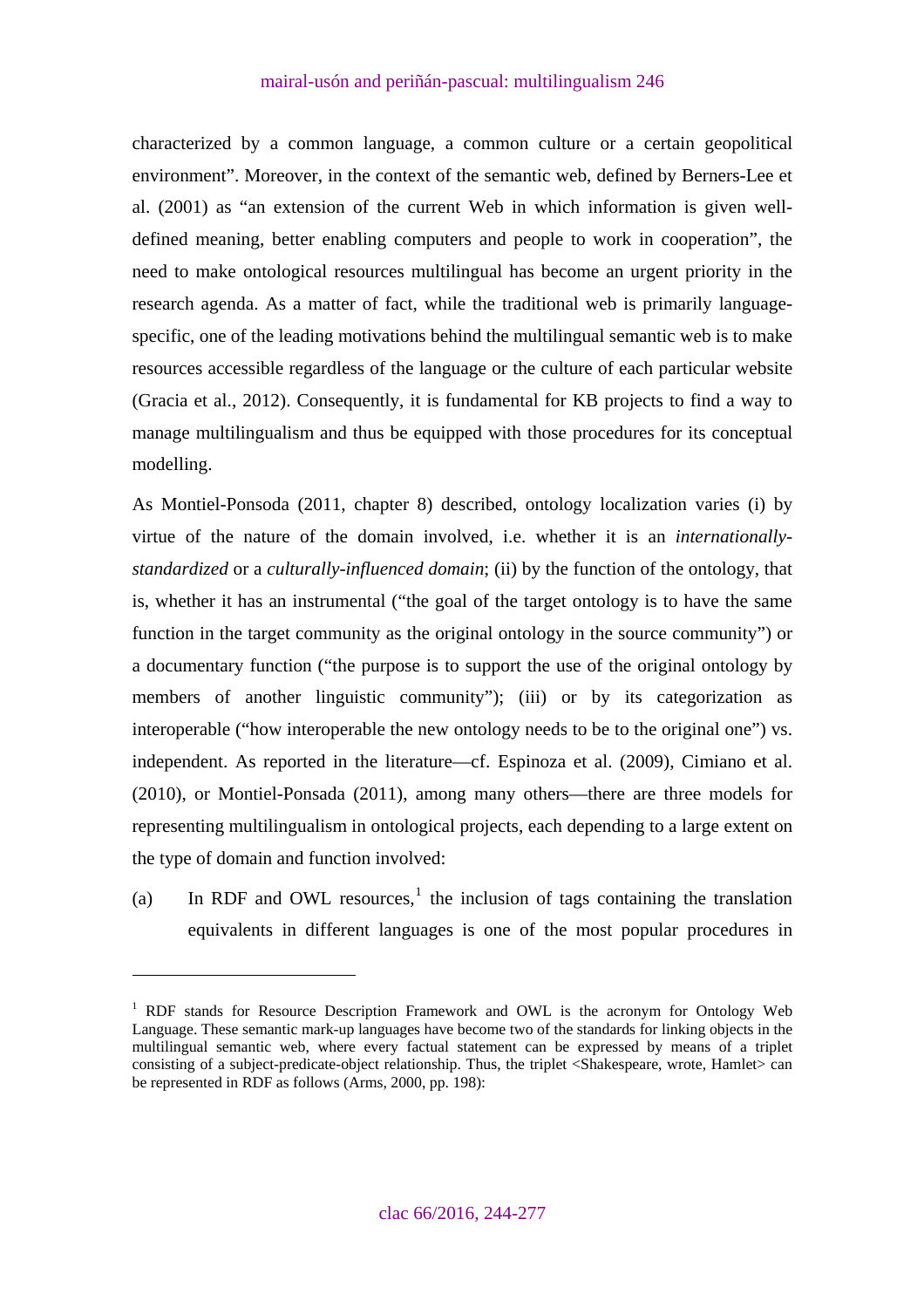ontological engineering since it guarantees interoperability. However, it is rather limited when it comes to dealing with cases of conceptual mismatches, since these RDF and OWL labels function fairly well for those cases where there is an exact equivalence in the two languages involved. Thus, this procedure could be used successfully for internationally-standardized domains with an instrumental function although its efficiency is more limited for culturally-influenced domains, which require richer and more fine-grained lexical representations.

- (b) Each language can have its own conceptualization model and a mapping mechanism is established in order to account for the different conceptualizations. This has the advantage that it is feasible to provide a finegrained description of those cultural distinctions in each of the languages involved, although it becomes a complex task to establish the mapping between the different conceptualizations. As a representative of this approach, EuroWordNet<sup>[2](#page-3-0)</sup> (Alonge et al., 1998) can formulate a wordnet, or lexical taxonomy, for each of the languages involved and uses an Inter-Lingual-Index to connect the different conceptualizations as represented in each wordnet. This model can be a good candidate for culturally-influenced domains with an instrumental function, while it is not even relevant for internationallystandardized domains because there is no sense in creating and duplicating wordnets in each language given that the languages involved share the same conceptualization.
- (c) The ontology model can be linked to an external linguistic model, which has the capacity to include a rich amount of linguistic information. Hence, there is a clear separation of the conceptual and the linguistic layers, each with different

```
<rdf:rdf>
```
1

```
<rdf:description rdf:about = ''http://hamlet.org/'' > 
                  <dc:creator>Shakespeare</dc:creator> 
         </rdf:description> 
</rdf:rdf>
```
<span id="page-3-0"></span>2 http://www.illc.uva.nl/EuroWordNet/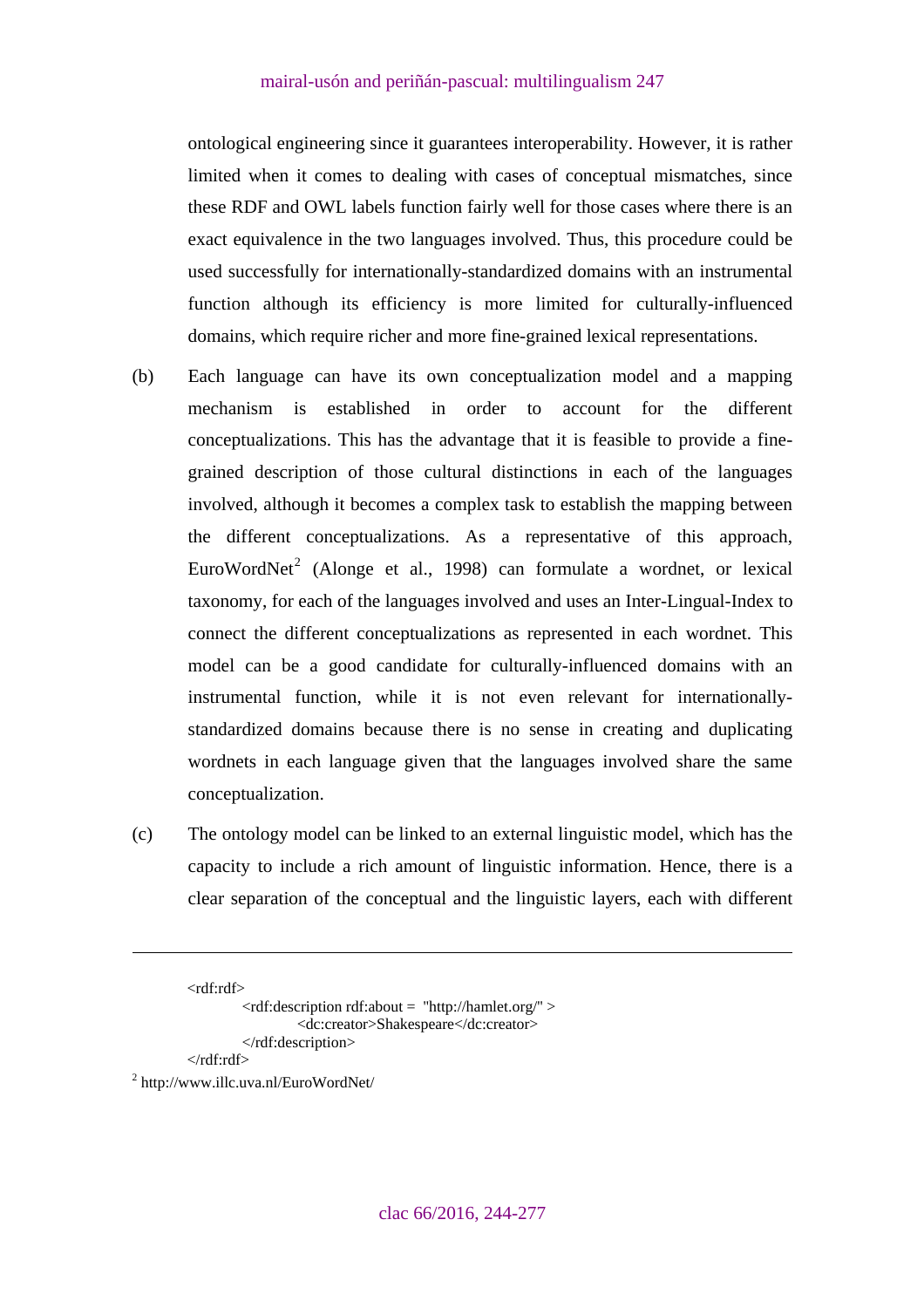functions: while most of the localization activity falls primarily on the lexicon, there is just one conceptual layer that is claimed to be language-independent and therefore shared by the languages involved. The fact of having an external lexicon permits the inclusion of as much linguistic information as required by each of the languages. Thus, this model is a good candidate for dealing with culturally-influenced domains with either an instrumental or a documentary function since the relevant cultural information can be encoded in the external model to which the ontology is linked. There are several projects illustrative of this line of research, e.g. OntoTerm (Moreno Ortiz, 2000), LexInfo (Buitelaar et al., 2009), LIR (Montiel-Ponsoda et al., 2008) and Lemmon (McCrae et al., 2010).

We believe that the third approach has a number of advantages over the other two since the great load of cultural distinctions is attributed to the external lexical model without having to modify the ontology. Therefore, this clear demarcation of the lexicon and the ontology provides for a flexible and interoperable framework. This move has also the added advantage that it is no longer necessary to build a new ontology every time a new language is incorporated, which is a time-consuming task. Moreover, these projects follow standardization models, which guarantee interoperability and reuse of other resources, if needed, and aligns especially well with the Linked Open Data Cloud initiative. However, as shown in section 3, in a conceptualist model like the one we argue for in this paper, some cultural mismatches can only be resolved at the cognitive level.

With this in mind, the aim of this paper is to discuss how multilingualism is dealt with in FunGramKB (Mairal-Usón and Periñán-Pascual, 2009; Periñán-Pascual, 2013; Periñán-Pascual and Arcas-Túnez, 2004, 2007, 2010; Periñán-Pascual and Mairal-Usón,  $2009$ ),<sup>[3](#page-4-0)</sup> a multipurpose lexico-conceptual knowledge base to be implemented in natural language processing systems, and more particularly for natural language understanding.

 $\overline{a}$ 

<span id="page-4-0"></span><sup>3</sup> http://www.fungramkb.com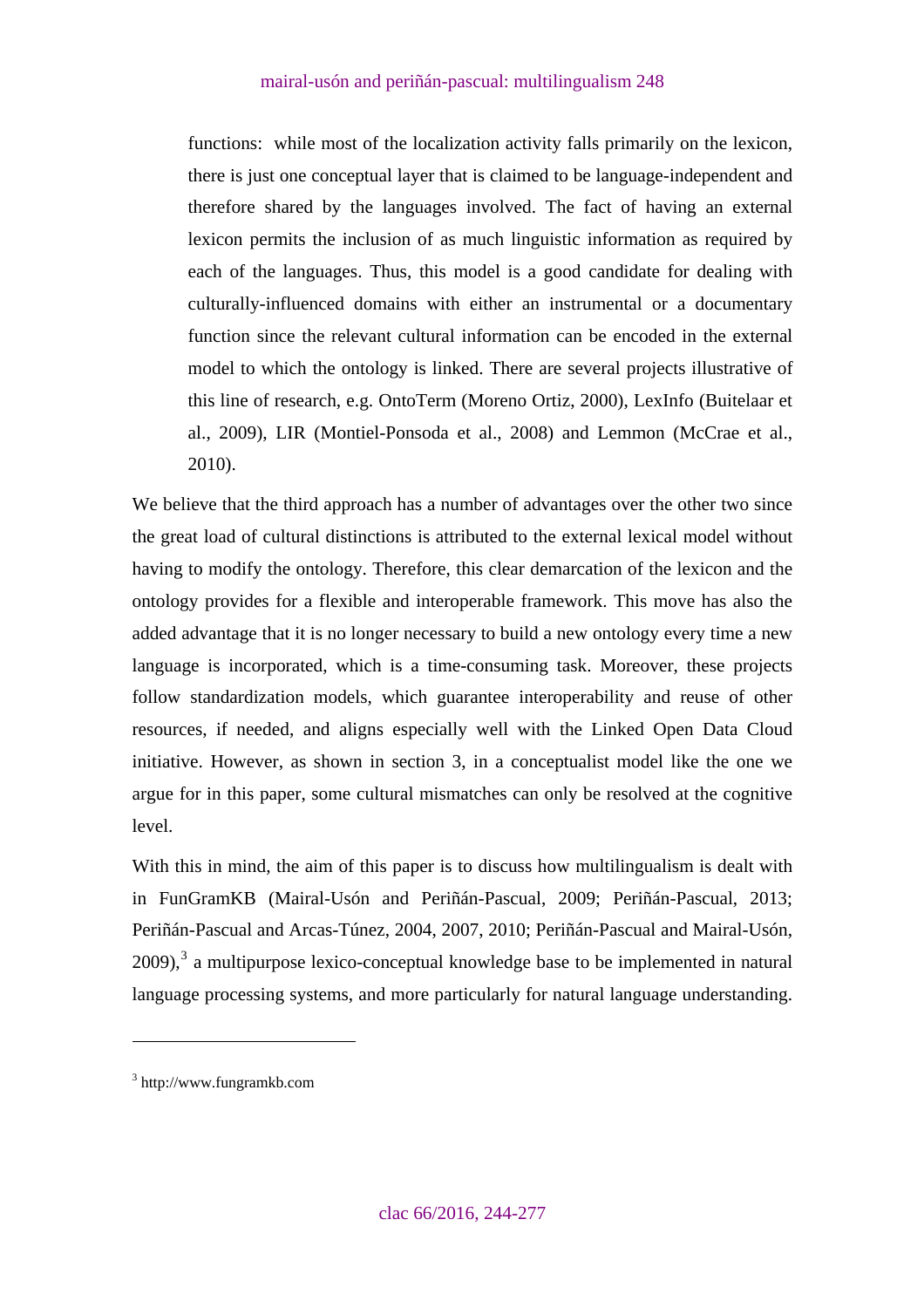<span id="page-5-0"></span>Hence, the organization of this paper is as follows. In section 2, we offer an overview of FunGramKB with the aim of contextualizing this project within the larger framework of ontology localization as described in this introductory section. Indeed, one of the distinctive features of our proposal is that the conceptual layer goes beyond the ontology. In this regard, section 3 describes the different types of knowledge schemata that are part of this knowledge engineering project. Finally, sections 4 and 5 deal with the way that cultural mismatches in common-sense and cultural knowledge respectively are conceptually modelled in FunGramKB.

### 2. FunGramKB

As in the case of the third approach to multilingualism representation, FunGramKB postulates a clear-cut difference between the ontology and the lexicon, each pertaining to its own level of representation, i.e. the cognitive and the linguistic levels respectively (cf. Figure 1).





clac 66/2016, 244-277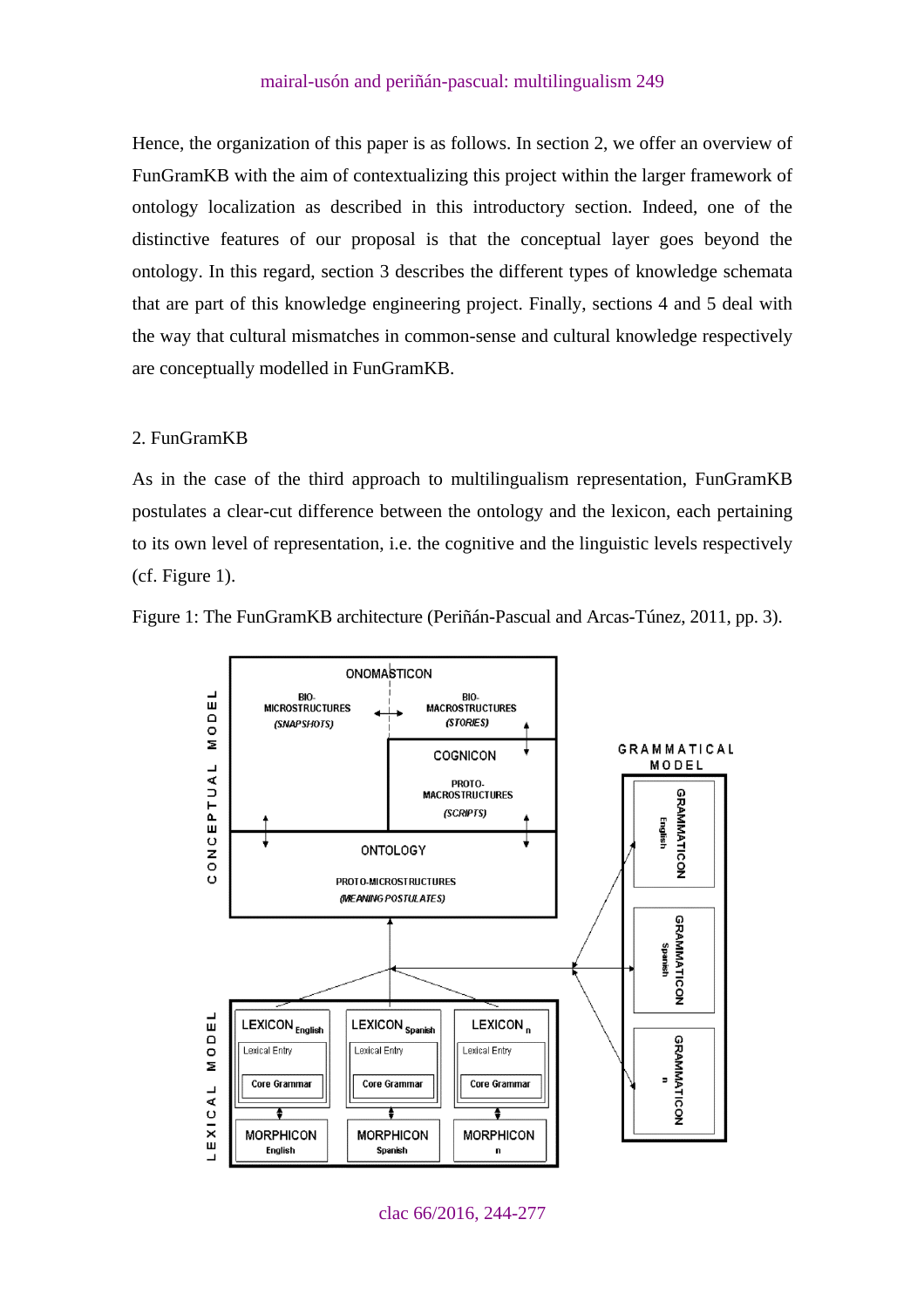However, one of the differentiating features with respect to the external models of lexicon is that the cognitive level in FunGramKB goes beyond the construction of an ontology and offers two additional modules. The three conceptual modules are described as follows:

- (i) The Ontology stores semantic knowledge and has the format of a hierarchical catalogue of concepts whose properties are expressed in terms of meaning postulates. The Ontology consists of a general-purpose module (i.e. Core Ontology) and several domain-specific terminological modules (i.e. Satellite Ontologies). Satellite ontologies are specially suited to representing internationally-standardized domains.
- (ii) The Cognicon stores procedural knowledge by means of scripts, i.e. schemata in which a sequence of stereotypical actions is organised on the basis of temporal continuity, e.g. how to celebrate a wedding in Spain, how to sue a tenant in Germany, etc.
- (iii) The Onomasticon stores information about instances of entities and events, such as Beethoven or 25/12. This module stores two different types of schemata (i.e. snapshots and stories), since instances can be portrayed synchronically or diachronically. This distinction is particularly relevant to dealing with the documentary function of ontology localization, since it is possible to extend the ontology with culturally-specific information, as shown in the discussion of the lexical units referring to the head of government and the head of state (cf. section 5).

The representation of the internal properties of each conceptual unit in the three modules is done using COREL (Conceptual Representation Language), a machinetractable metalanguage which permits a fine-grained semantic description of conceptual units (Periñán-Pascual and Mairal-Usón, 2010). This is in fact another differentiating feature with respect to external models, since RDF and OWL triplets do not allow such semantic depth as COREL. For example, triplets cannot easily represent the meaning of *forgive*, i.e. you stop being angry with someone you blamed, where phenomena such as aspectuality and temporality should be stated.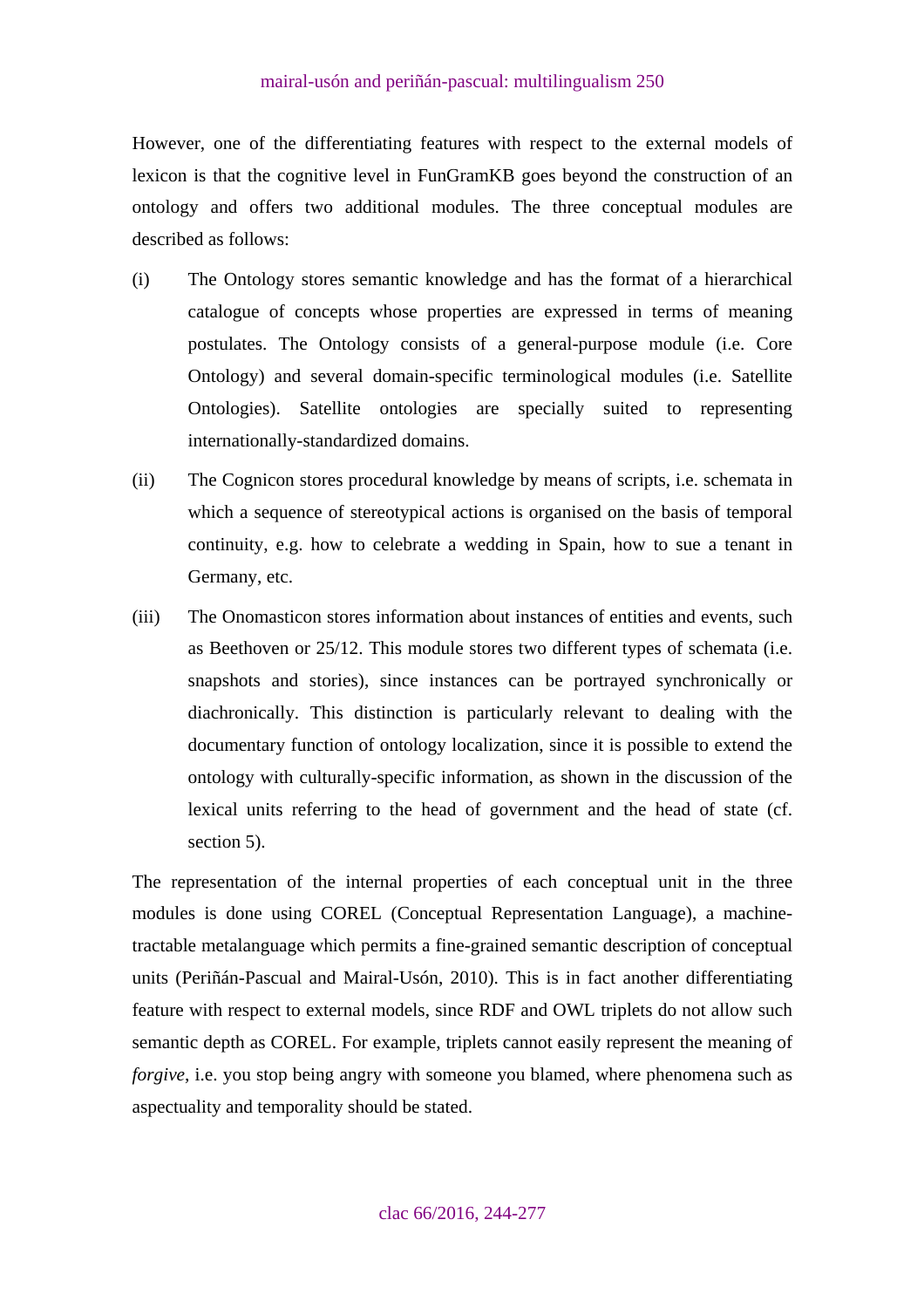On the other hand, the linguistic level includes three different language-dependent modules (i.e. Lexicon, Grammaticon and Morphicon)<sup>[4](#page-7-0)</sup>, although only the Lexicon is relevant for the scope of this paper. The FunGramKB Lexicon includes the following types of information (cf. Mairal-Usón and Periñán-Pascual, 2009):

- a. Basic: headword, index, and language.
- b. Morphosyntax: graphical variants, abbreviation, phrase constituents, category, number, gender, countability, degree, adjectival position, verb paradigm and constraints, and pronominalization.
- c. Core grammar: Aktionsart, lexical template and constructions<sup>[5](#page-7-1)</sup>.
- d. Miscellaneous: dialect, style, domain, example and translation $6$ .

While there is one Lexicon for each of the languages involved, that is, one for Spanish, another one for English, German etc., there is only one common Ontology, Cognicon and Onomasticon, which are shared by the different languages involved.

FunGramKB is able to account for both internationally-standardized and culturallyinfluenced domains with an instrumental function, although a further step is needed to work on interoperability and represent the data according to the Linked Open Data standards. Hence, FunGramKB is an instance of a conceptually-oriented external model, where lexical entries are linked to conceptual units in the Ontology. Although the activity of localization primarily falls on the Lexicon, some conceptual discrepancies need to be taken care of at other modules in the cognitive level. This is precisely the central concern of the following sections, an aspect which is usually ignored by knowledge engineers.

 $\overline{a}$ 

<span id="page-7-0"></span><sup>&</sup>lt;sup>4</sup> See Mairal-Usón and Periñán-Pascual (2015) and Van Valin and Mairal-Usón (2014) for a discussion of the format and role of the FunGramKB Grammaticon.

<span id="page-7-1"></span><sup>&</sup>lt;sup>5</sup> The core grammar section follows Role and Reference Grammar (Van Valin, 2005), a functionallyoriented model of linguistic description.

<span id="page-7-2"></span><sup>&</sup>lt;sup>6</sup> The feature *dialect* clearly serves to capture those cultural distinctions that occur within different cultures that speak the same language, e.g. those variants between European Spanish and Latin American Spanish, not to mention those different instances within different regions in Spain.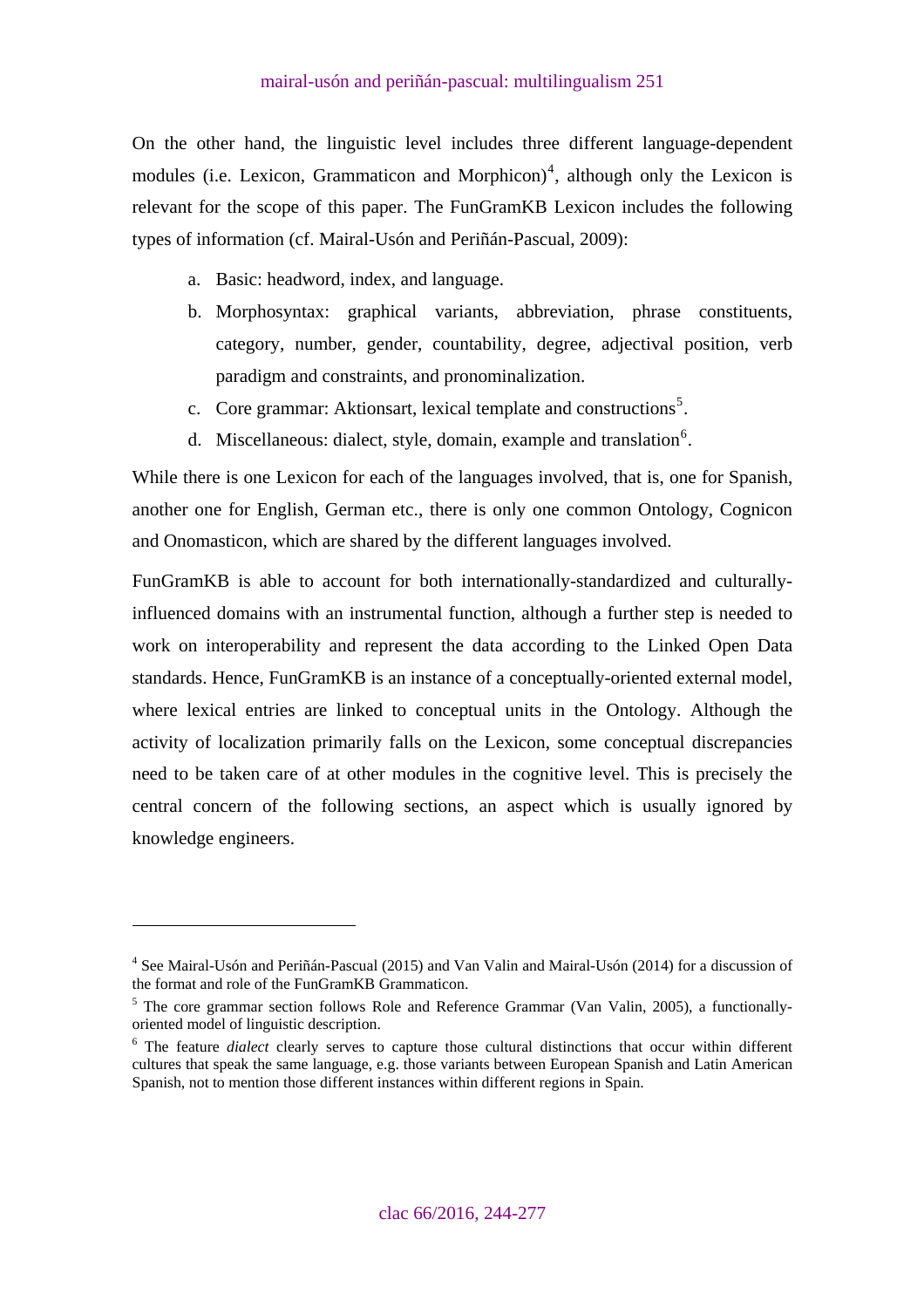### <span id="page-8-0"></span>3. A typology of cognitive knowledge

We claim that cognitive knowledge can be modelled according to two parameters: prototypicality and temporality (cf. Periñán-Pascual, 2012). On the one hand, conceptual representations can store prototypical knowledge (i.e. proto-structures) or can serve to describe a particular instance of a given entity or event (i.e. bio-structures). For example, the meaning of *song* can be represented in terms of a proto-structure, i.e. it refers to our common-sense knowledge about this particular instance. However, if we were asked to represent the meaning of the song *Imagine*, this would require a biostructure, that is, a construct invoking our cultural knowledge. This parameter of prototypicality extends over a continuum that includes different types of knowledge: at one end, common-sense knowledge, while, at the other, personal knowledge. Figure 2 illustrates the different types of knowledge involved along the scale of prototypicality.

Figure 2: Types of knowledge according to prototypicality (Periñán-Pascual, 2012, pp. 188).



It is commonly agreed that common-sense knowledge has been associated with "the knowledge that every person assumes his neighbors also possess" (Panton et al., 2006, pp. 1). It refers to those pre-scientific beliefs that guide our everyday cognitive activities (Smith, 1995), as shown in (1).

(1) a. Cats and dogs are mammals.

b. A table is a piece of furniture.

Specialized knowledge consists of a set of beliefs that form part of scholarly, scientific or technical domains (e.g. medicine, chemistry, law, economics, linguistics, etc.), which are accepted to be true by the competent members of an expert community, as can be seen in  $(2)$ .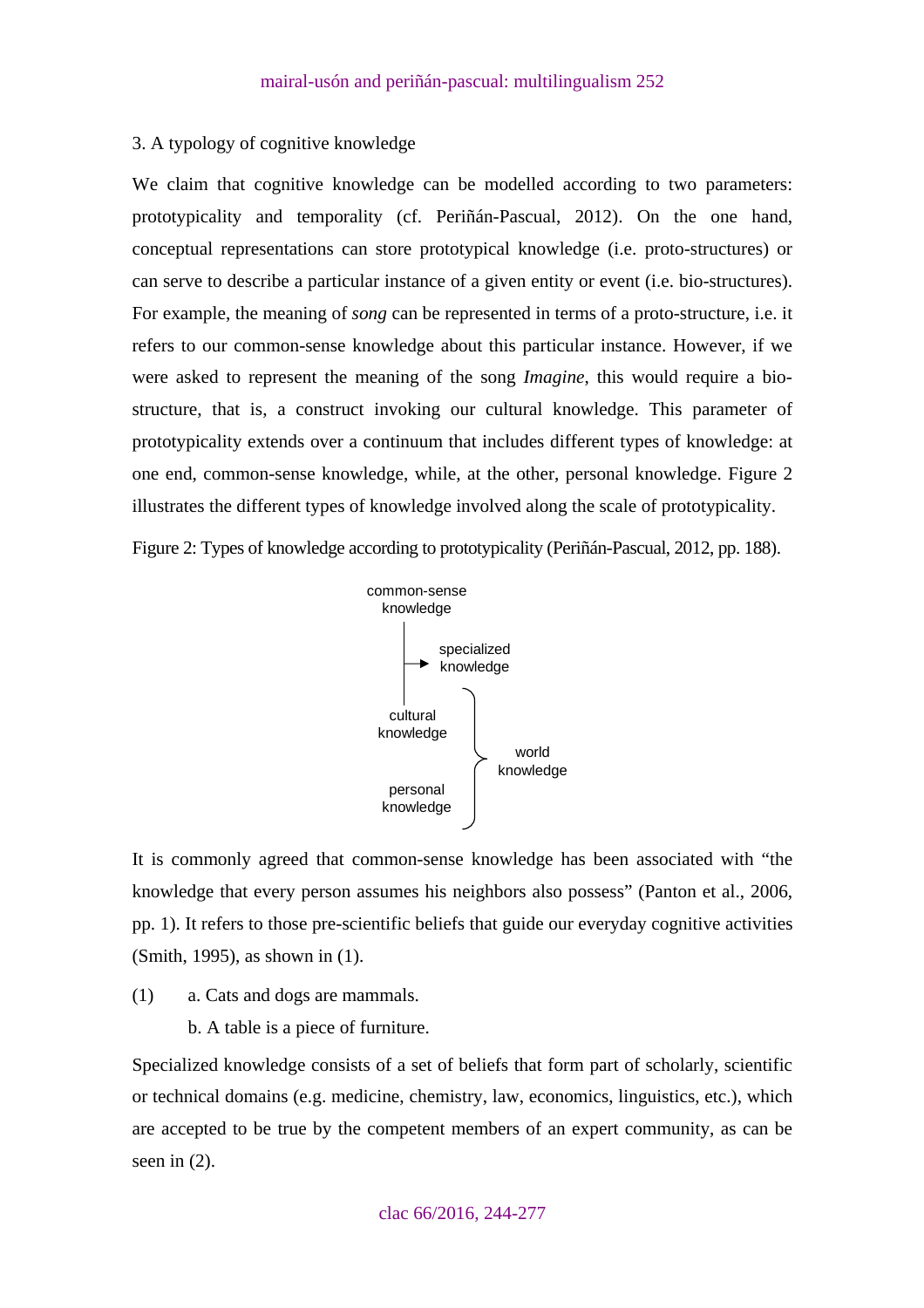(2) a. A batholith is a large geological formation, made of granite, quartz monzonite, or diorite.

 b. The operating income margin is the financial ratio calculated as a company's operating profit divided by sales, also referred to as the EBIT or EBITDA margin (Fuertes et al., 2010, pp. 661).

Cultural knowledge refers to factual information about the past, present or future model of the world, i.e. it is the encyclopedic knowledge every educated speaker possesses. This knowledge can be shared to a higher or lesser degree, depending on the individuals' education, as shown in (3).

- (3) a. Vienna is the capital of Austria.
	- b. Mozart composed the opera *Die Zauberflöte*.

Finally, personal knowledge refers to that set of beliefs and assumptions that are accepted to be true by the individual who holds them, and consequently it is not shared by other people unless they are told about it (Van Dijk, 2003). The examples in (4) illustrate this type of knowledge.

(4) a. My friend Paco is a bit of a hypochondriac.

b. People in our group enjoy eating fish.

On the other hand, this classification can be further enriched by looking at the role of situational context in knowledge representation. In this regard, Barsalou (1991) affirmed that cognitive processing is subject to two types of properties: (i) context-independent properties, which are activated in all background situations, and (ii) context-dependent properties, which are activated just by the relevant situations in which a given conceptual category is encoded. This twofold distinction coincides to a certain extent with our "microstructures" and "macrostructures" respectively. Moreover, he devised a model of what he called "situated conceptualization", whereby people conceptualize the same category in different ways depending on the background situation. For example, my common-sense knowledge about *chair* implies features such as "furniture", "to sit on" or "with back support", which are applicable to every context. Accordingly, the conceptual representation is not linked to a given situation but instead the representation of this conceptual entity is a product of abstraction over different background contexts. However, the attributes of this entity might acquire different values if it is perceived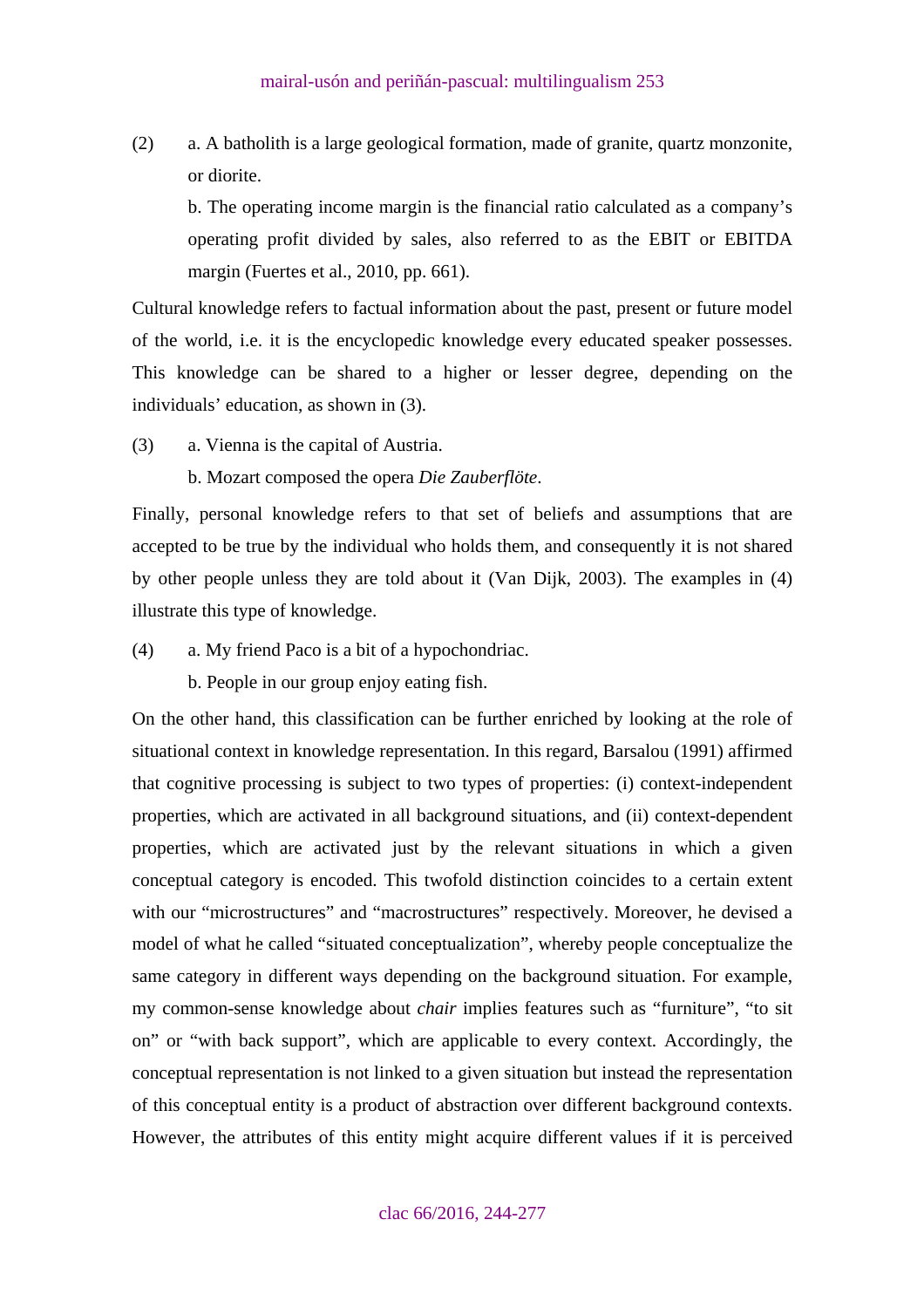within a given contextual setting. For example, the *chair* in my university office also has the following set of context-dependent parameters: grey leather material, two black arms, three wheels, etc.

Hence, we maintain that knowledge can be presented atemporally (i.e. microstructures) or in a temporal framework (i.e. macrostructures). For example, the biography of *John Lennon* requires a macrostructure, but a microstructure is sufficient to describe the profession of a pop singer. In this respect, the availability of a spatio-temporal framework causes macrostructures to be developed from a situated approach to conceptualization. In sum, prototypicality and temporality are the focal axes which provide the following schemata, as illustrated in Figure 3:

- a) Meaning postulates—i.e. proto-microstructures, or atemporal prototypical knowledge schemata—include our common-sense knowledge about a given conceptual entity without any reference to potential contextual features. For example, the entity *cat* has the following properties: animal, feline, has whiskers, four legs, mews, etc.
- b) Snapshots—i.e. bio-microstructures, or atemporal non-prototypical knowledge schemata—include one's beliefs and assumptions about the knowledge of a particular entity. For example, my cat *Rufus* has the following properties: white, brown eyes, friendly and kind, wears a sweater in winter, etc.
- c) Scripts—i.e. proto-macrostructures, or temporal prototypical knowledge schemata—refer to a type of situated generalized knowledge which is constructed from those past and present experiences stored in our minds. Future experiences are then interpreted on the basis of the patterns constructed from past experiences, and so scripts facilitate the inference of information from our perception of the world and thus serve to alleviate the cognitive overload. For example, when an American English speaker says that *Laura usually goes to the hospital early in the morning*, we may infer that Laura is a doctor or a nurse according to our standardized model of the world. However, if we later hear that Laura needs to take her medicine before going to the hospital, then we will infer that she is a patient under medical treatment.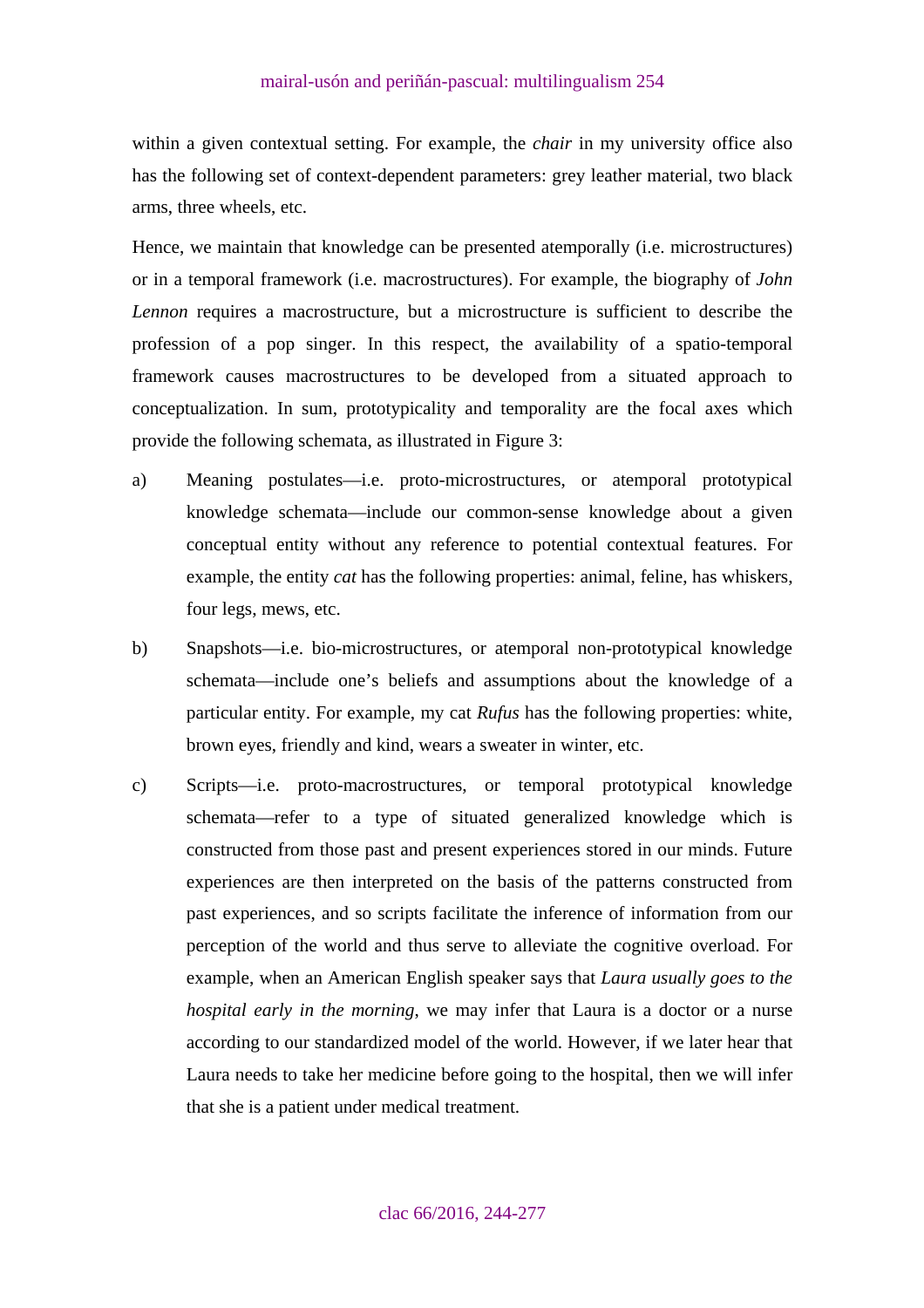d) Stories—i.e. bio-macrostructures, or temporal non-prototypical knowledge schemata—contain our knowledge about a particular entity when perceived in a time interval. In other words, a story is the description of one named entity as if it were a biography, e.g. when and where Mozart was born, where he studied music, when he composed his first opera, etc.<sup>[7](#page-11-0)</sup>



Figure 3: Extended typology of knowledge schemata (Periñán-Pascual, 2012, pp. 188).

Drawing on this classification, the following section has a twofold objective: (i) we discuss the way cultural distinctions are present in this typology, and (ii) how these distinctions are actually represented in COREL. It can be easily noted that, unlike specialized and personal knowledge, the analysis of common-sense and cultural knowledge raises more fruitful discussion on how cross-cultural discrepancies

 $\overline{a}$ 

<span id="page-11-0"></span> $<sup>7</sup>$  It is interesting to point out that a given named entity could be presented as a snapshot or as a story. For</sup> example, if we take into account the conceptualization of the Taj Majal, this is subject to two types of features: (i) those that come from our synchronic view of the entity (i.e. snapshot), e.g. it is made of marble, two domes etc, and (ii) those features which are subject to time constraints (i.e. story), e.g. when the Taj Mahal was built, when it was declared a World Heritage Site, etc.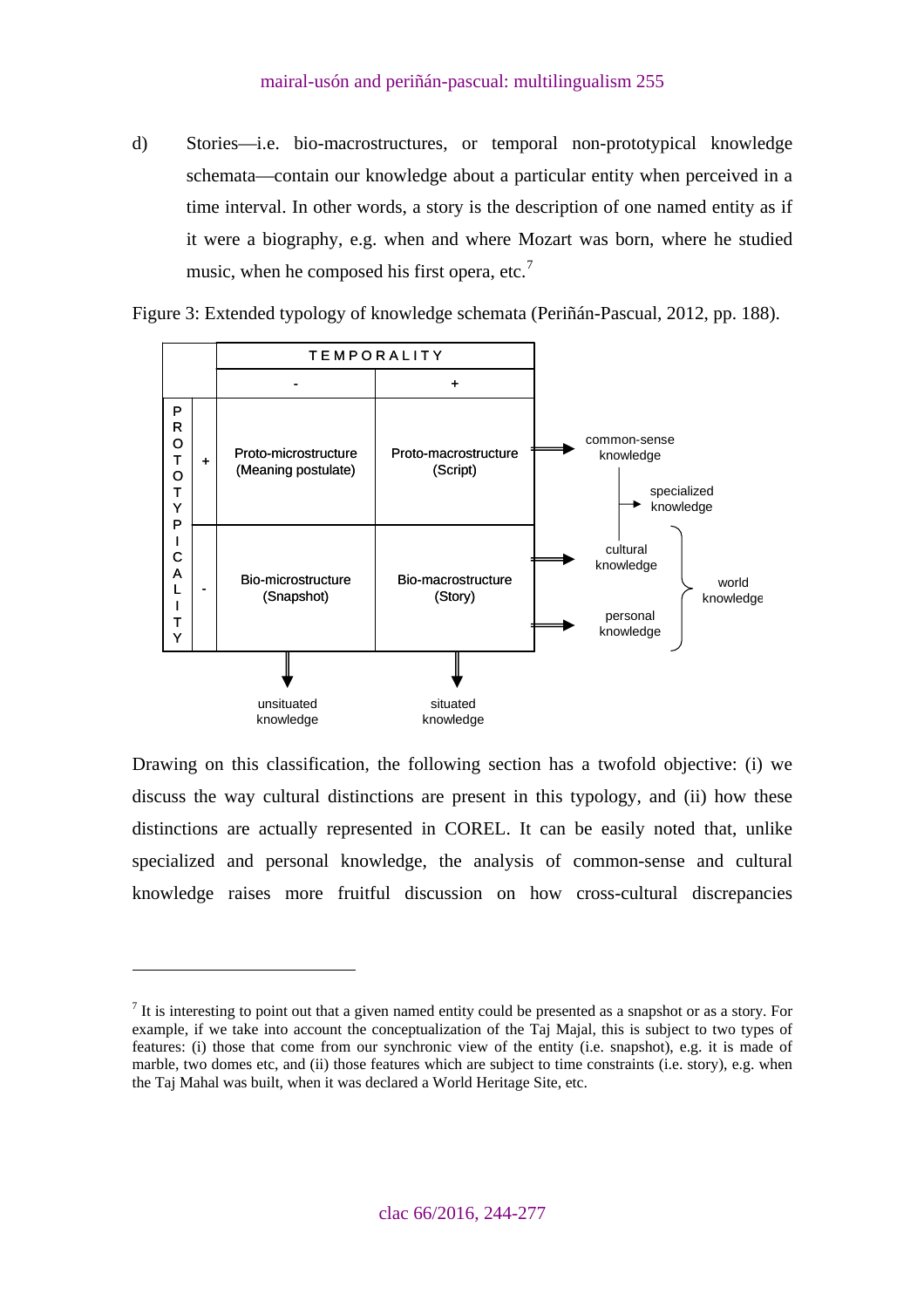<span id="page-12-0"></span>determine knowledge representations together with their linguistic realizations. Consequently, the next section focuses on the latter two types of knowledge.

# 4. Common-Sense Knowledge

# 4.1. Unsituated Common-Sense Knowledge

As regards the lexico-conceptual linkage with unsituated common-sense knowledge, languages clearly show contrasting differences that might be situated on a scale ranging from cases of full isomorphism, where two or more languages share exactly the same conceptual unit, to cases of full anisomorphism, where a conceptual unit is lexicalized in one language while it is absent in the rest. In between these two extreme poles, instances of partial anisomorphism complete the scale $8$ .

# 4.1.1. Full isomorphism

 $\overline{a}$ 

Full isomorphism is perhaps the less controversial case: two words in two different languages point towards the same cognitive entity, that is, the two share the same conceptual category. Linguistically, this phenomenon will result in potential translation equivalents, as shown in Figure 4.<sup>[9](#page-12-2)</sup>

We can think of the words *parque, park, parco* and *Park* in Spanish, English, Italian and German respectively, with the meaning of a kind of "recreational place". As shown in Figure 4, the word  $w_2$  in the Lexicon<sub>1</sub> (e.g. *parque* in the Spanish Lexicon) and the

<span id="page-12-1"></span><sup>&</sup>lt;sup>8</sup> For an alternative modelling of multilingualism in ontologies, we refer the reader to Espinoza et al. (2009, Figure 1).

<span id="page-12-2"></span><sup>&</sup>lt;sup>9</sup> With the aim of representing cultural distinctiveness diagrammatically, we use circles, boxes and arrows in this paper. Circles represent conceptual units, which consist of predications  $(e_1, e_2, \ldots, e_n)$  representing different meaning features. Moreover, each box illustrates the lexical repository in a given language. Finally, arrows link lexical units to a set of predications. Conceptual units are marked in capital letters followed by a suffix number, e.g. +CLEAN\_00.

COREL (COnceptual REpresentation Language) is used for the formal representation of the meaning of conceptual units, but a natural language gloss is also provided. COREL-formatted representations consist of logically-connected predications, which can be computationally considered as a combination of conceptual graphs and frames. We refer the reader to Periñán-Pascual and Arcas (2004) and Periñán-Pascual and Mairal (2010) for a full description of its technicalities.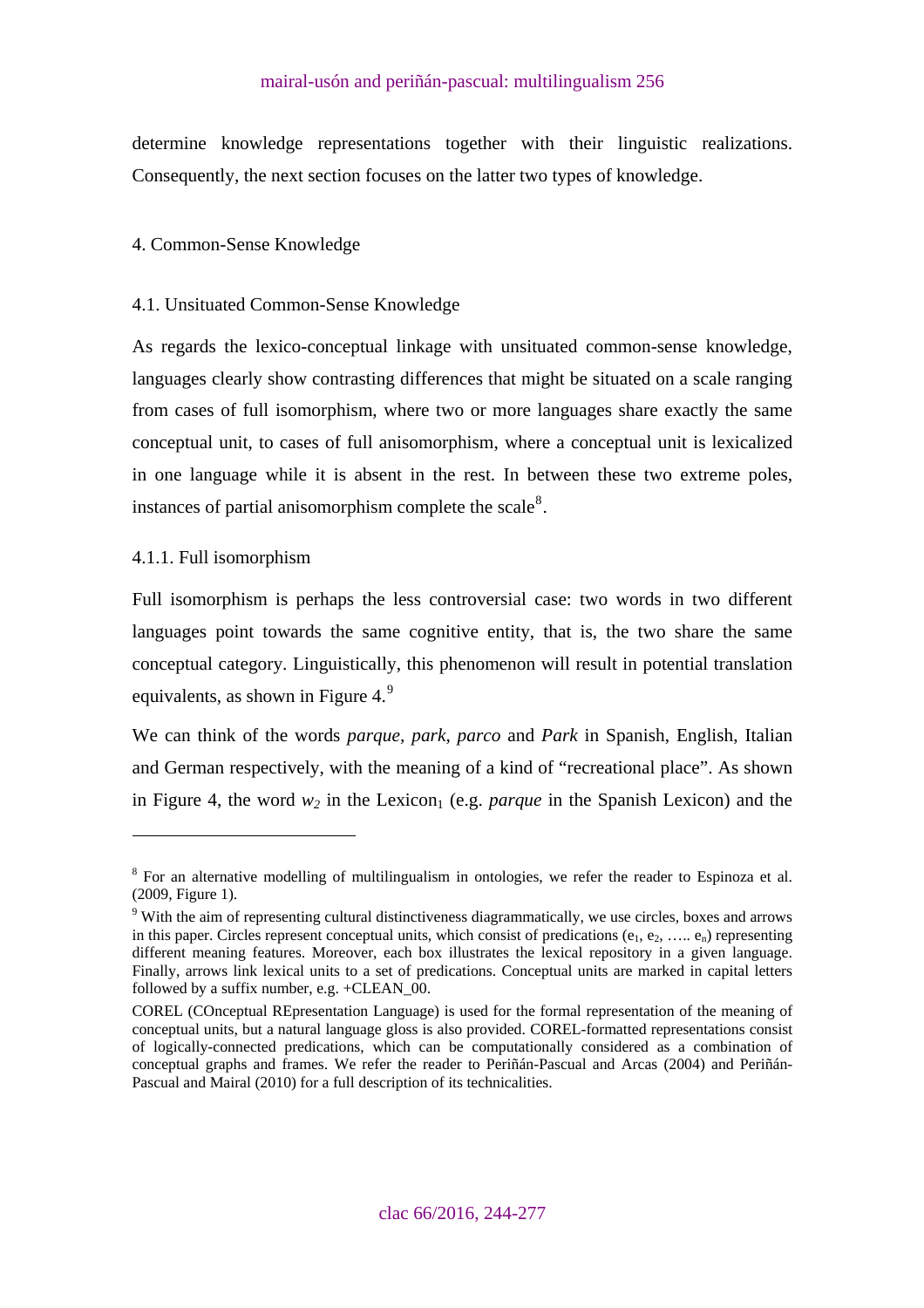<span id="page-13-0"></span>word  $w_3$  in the Lexicon<sub>2</sub> (e.g. *park* in the English Lexicon) are both linked to the conceptual unit B. In this case, this conceptual unit is represented as +PARK\_00 and has the meaning postulate (5).

 $(5)$  +(e1: +BE\_00 (x1: +PARK\_00)Theme (x2: +ARTIFICIAL\_AREA\_00)Referent) \*(e2: +BE\_02 (x1)Theme (x3: +TOWN\_00)Location)  $*(e3: +COMPRISE_00(x1)$ Theme  $(x4: +PLANT_00)$ Referent) \*(e4: +PLAY\_00 (x5: +CHILD\_00)Theme (x6)Referent (f1: x1)Location) A park is an artificial area; a park is in a town; a park has plants; children play in the park.

Hence, this category involves those cases where there are no cultural discrepancies and therefore is a frequent procedure for localizing internationally-standardized domains with an instrumental function.

Figure 4: Representation of full isomorphism.



### 4.1.2. Full anisomorphism

This phenomenon includes those cases which have been traditionally treated as lexical gaps in contrastive linguistics, that is, one language lexicalizes a conceptual distinction which other languages do not. This contrast is represented in Figure 5.

Figure 5: Representation of full anisomorphism.

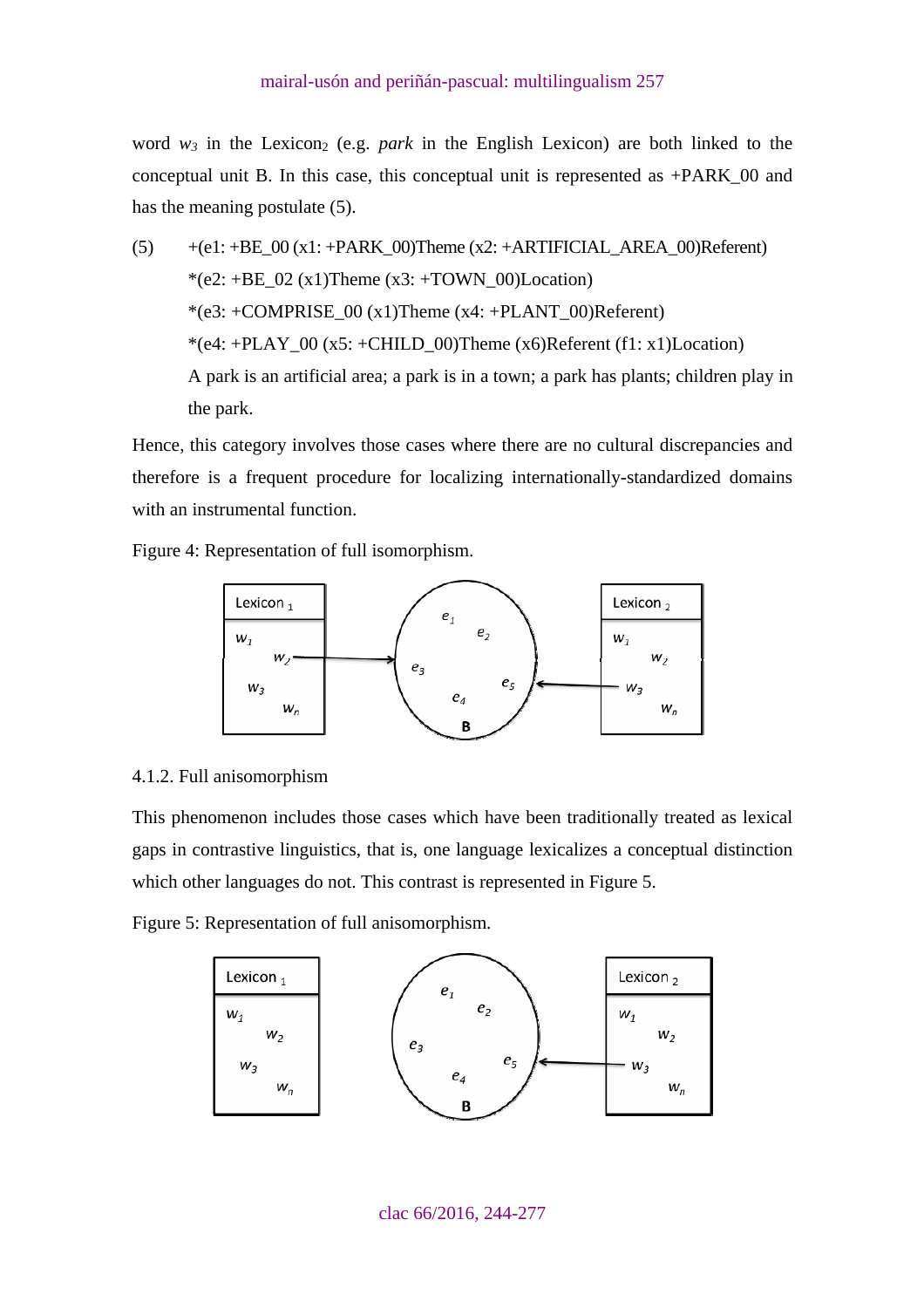<span id="page-14-0"></span>As illustrated in the above Figure, there is one lexical unit, e.g.  $w_3$  in Lexicon<sub>2</sub>, which is linked to the conceptual unit B. However, no lexical unit in Lexicon $<sub>1</sub>$  lexicalizes this</sub> semantic feature. For example, consider the word *gazump* in British English, which has no lexical counterpart in Spanish. This word is linked to the conceptual unit \$GAZUMP\_00, whose meaning postulate is (6).

(6)  $*(e1: +INCREASE_00 (x1: +HUMAN_00)$ Theme  $(x2: +PRICE_00)$ Referent (f1: (e2: ing past +SELL 00 (x1)Agent (x3: +HOUSE 00)Theme (x4)Origin  $(x5: +HUMAN_00)$ Goal))Scene (f2: (e3: ing fut  $+SELL_00$   $(x1)$ Agent (x3)Theme (x4)Origin (x6: +HUMAN\_00)Goal))Reason) (e4: +COST\_00  $(x3)$ Theme  $(x2)$ Attribute))

When someone  $(x5)$  was about to purchase a house  $(x3)$ , the seller  $(x1)$  raises the price of  $x3$  because  $x1$  is going to sell  $x3$  to someone else  $(x6)$ .

A similar case is *romería*, which is a Spanish culturally-bounded word that refers to a particular religious (and also social) festivity held typically in the south of Spain. To the best of our knowledge, there is no counterpart in any of the European languages, except in those spoken in the Iberian Peninsula (i.e. Basque, Catalan, Galician, Portuguese and Spanish). This is another case of full anisomorphism.

# 4.1.3. Partial anisomorphism

 $\overline{a}$ 

One of the most complex issues is to deal with those cases of partial anisomorphism. In order to deal with this phenomenon, we anticipate two possible scenarios:

(i) **Scenario A**: a language presents a lexicalization which is finer-grained than its lexical counterpart in another language. For instance, while English has *finger* and *toe*, Spanish only has  $dedo$  to refer to both.<sup>[10](#page-14-1)</sup> A further question is to decide how the contrasting features will be accounted for in the Ontology. In this regard, let us consider

<span id="page-14-1"></span><sup>10</sup> English also has *digit*, which is cognate to *dedo* in Spanish. However, the use of the former is closely related to the anatomical or medical discourse. Therefore, *digit*, as well as other lexical units such as *carpal, metacarpal* or *phalanx*, should be linked to a specialized-domain ontology.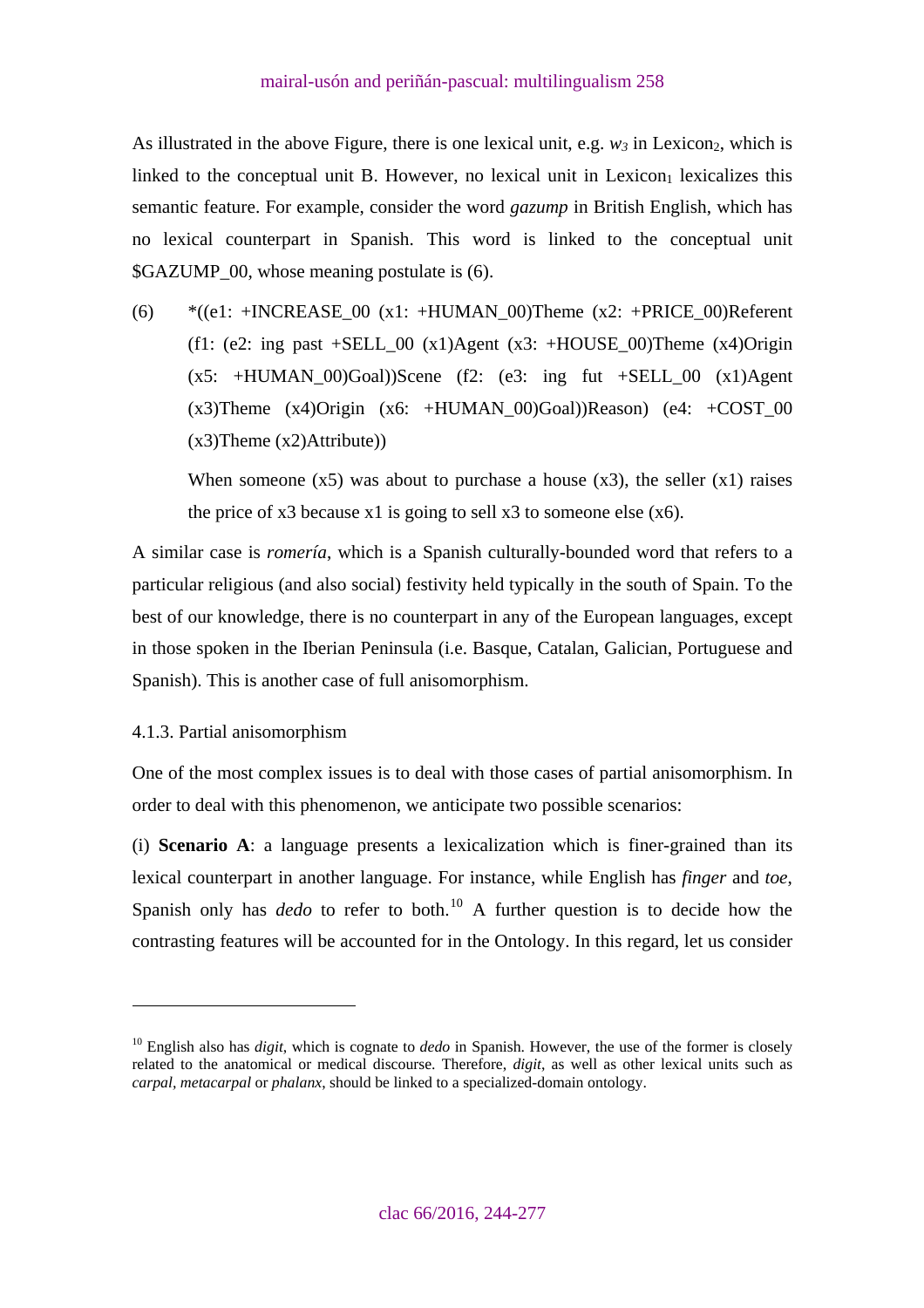the case of *finger, toe* and *dedo*, whose lexico-conceptual linkage could be graphically represented as in Figure 6.

Figure 6: Representation of *finger, toe* and *dedo* in an ontological framework.



Here, we do find two conceptual units, a superordinate unit (i.e. +FINGER 00) which is defined by the predications  $e1$  and  $e2$  and a subordinate unit (i.e.  $+TOE$  00) which, apart from the conceptual properties inherited from the superordinate, adds a few more predications, i.e. *e3, e4* and *e5*. Then, if we now look at the two lexica, we note that while the English predicates *finger* and *toe* are linked to two different conceptual units, i.e. +FINGER\_00 and +TOE\_00, the Spanish word *dedo* is linked just to the former, given that Spanish does not lexicalize the distinction of "fingers on the foot". Obviously, this scenario implies a semantic loss in Spanish. The examples (7) and (8) illustrate these distinctions by means of the conceptual representations of +FINGER\_00 and +TOE\_00 respectively.

- (7)  $*(e1: +BE_00(x1: +FINGER_00)$ Theme (x2: +EXTERNAL\_ORGAN\_00)Referent) \*(e2: +COMPRISE  $00 \times 1$ )Theme  $(x3: 1 + NAIL_00)$ Referent)  $*(e3: +COMPRISE_00 (x4: +HAND_00 & +FOOT_00)$ Theme  $(x1)$ Referent) A finger is an external organ; it has one nail; the hand has fingers.
- (8)  $+(e1: +BE\_00 (x1: +TOE\_00)$ Theme  $(x2: +FINGER\_00)$ Referent) \*(e2: +BE\_01 (x1)Theme (x3: +SHORT\_00 & +THICK\_00)Attribute) \*(e3: +COMPRISE\_00 (x4: +FOOT\_00)Theme (x1)Referent)

A toe is a finger; a toe is relatively short and thick; the foot has toes.

At first sight, the predication  $e^3$  in (7) could come into conflict with the predication  $e^3$ in (8) when the semantic features of  $+FINGER$  00 are inherited by  $+TOE$  00. However, the FunGramKB inheritance mechanism allows non-monotonicity: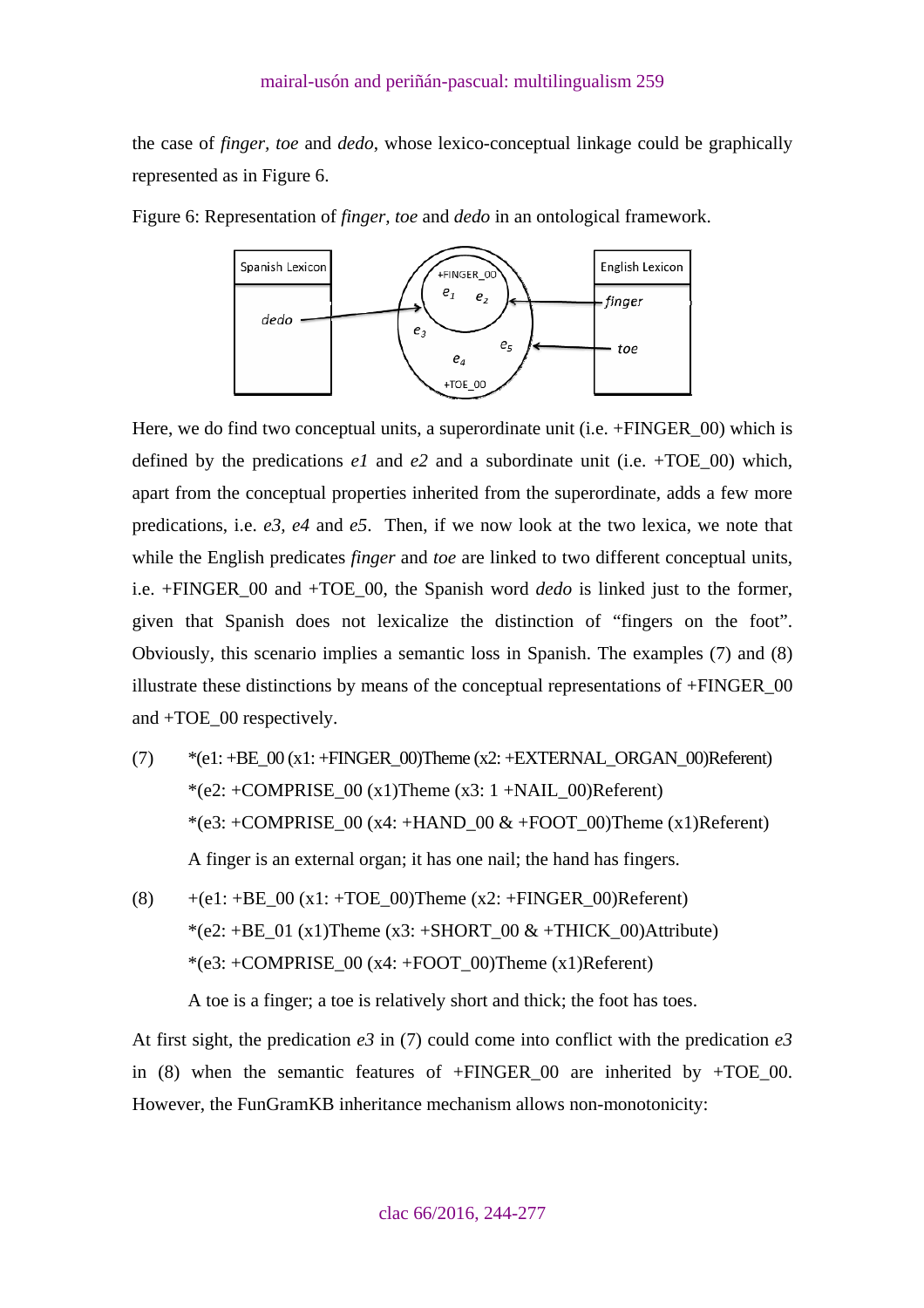In FunGramKB, each predication taking part in a meaning postulate is preceded by a reasoning operator in order to state if the predication is strict (+) or defeasible (\*). Our inference engine handles predications as rules, allowing monotonic reasoning with strict predications, and non-monotonic with defeasible predications. (Periñán-Pascual and Arcas-Túnez, 2005, pp. 240)

More particularly, when two defeasible predications turn out to be contradictory, as with the above examples, the system overrides that predication being at the highest level of the Ontology. Therefore, the predication  $e3$  in the meaning postulate of +FINGER\_00 is cancelled out by the predication  $e3$  in the meaning postulate of  $+TOE_0$ .

An oft-cited example which also illustrates this phenomenon of anisomorphism is the French distinction between *fleuve* ('river flowing into the sea') and *rivière* ('river flowing into another river'). In this case, FunGramKB has an ontological unit +RIVER\_00, to which the English and the Spanish words *river* and *río* are linked, while the two French words would be linked to two different conceptual units \$RIVER\_00 and \$RIVER\_01, which contain different predications expressing the specific distinctive features, that is, the place where they flow into. Thus, the conceptual unit +RIVER\_00 subsumes \$RIVER\_00 and \$RIVER\_01. It is interesting to note that, while probably English has lexical gaps for these two conceptual units, the Spanish word *afluente* can be linked to \$RIVER\_01. Moreover, if we consider the English word *stream* (i.e. a small narrow river) or its Spanish equivalent *riachuelo*, they will be linked to the conceptual unit \$STREAM\_00, which would be a subordinate of +RIVER\_00 and a sibling of \$RIVER 00 and \$RIVER 01. In essence, although each language has a particular way to express this particular movement of water, it is possible to express these conceptual mismatches under the same ontology.

There are abundant examples of this type of partial anisomorphism, e.g. the French *voyage* and the two English distinctions *trip* and *journey*; the Spanish word *convento* where religious people live and the English *convent* (inhabited by nuns) and *monastery* (inhabited by monks), among many other examples. Figure 7 serves as a general illustration for this type of scenario.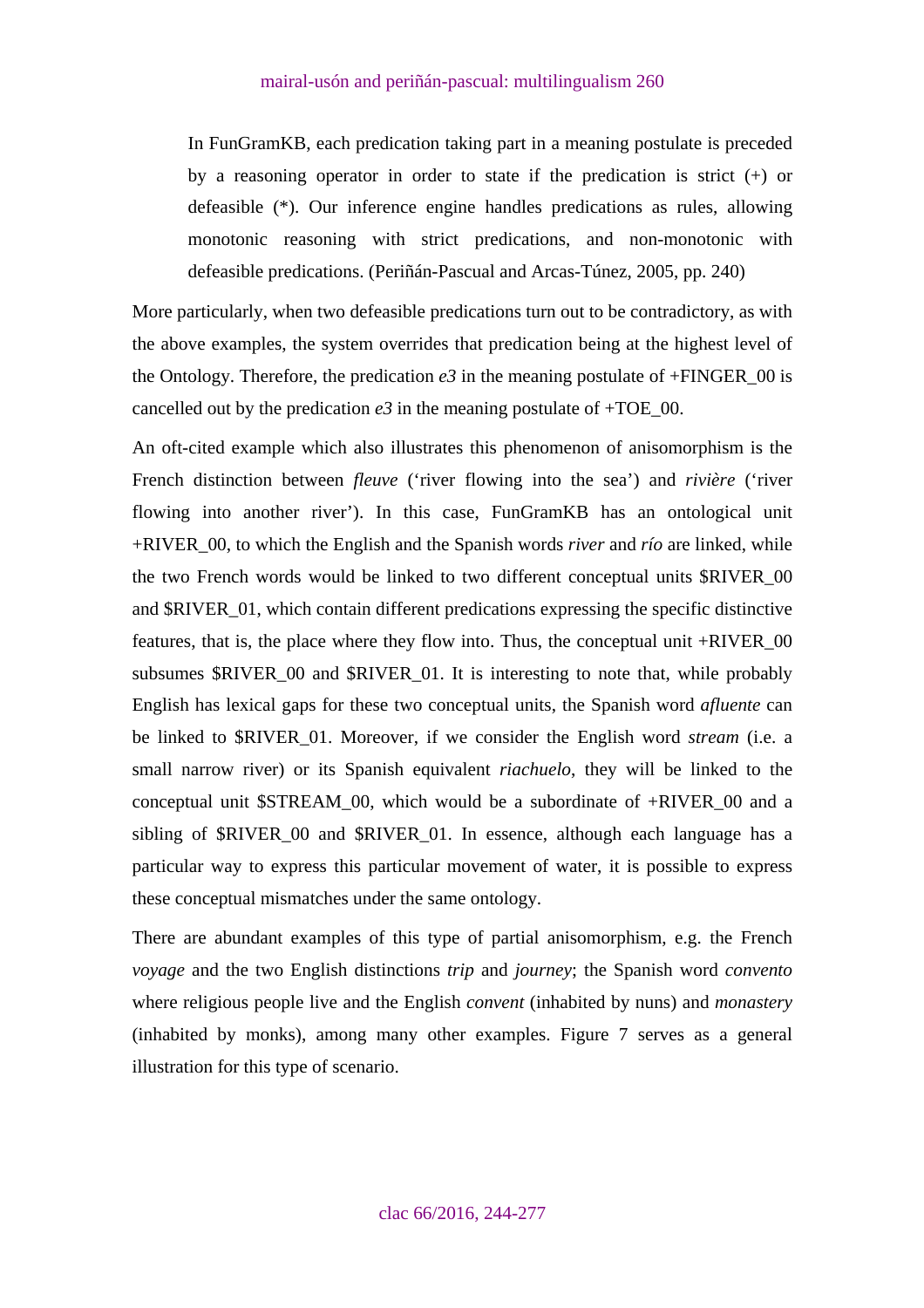

Figure 7: Representation of partial anisomorphism: scenario A.

 (ii) **Scenario B**: a language has a superordinate term whose referential scope involves a conjunctive or disjunctive relation between two other lexical items. For example, if we consider the lexical items *flora* and *fauna* in English and Spanish, the former refers to plants while the latter to animals. However, the English Lexicon has the word *wildlife*, which refers to both plants and animals, that is, its referential scope involves the sum of the two categories of referents. Figure 8 serves to represent this contrast. On the left hand side, we have the Lexicon of one language, where two words refer to two different conceptual units, A and C; on the right hand side, the Lexicon of a second language has one word which is linked to the conceptual unit B, which, in turn, involves the conceptual units A and C.

Figure 8: Representation of partial anisomorphism: scenario B.



For example, the lexical units *fauna, flora* and *wildlife* are linked to the conceptual units +FAUNA\_00, +FLORA\_00 and +WILDLIFE\_00, which have the conceptual representations (9), (10) and (11) respectively.

(9)  $+(e1: +BE_00 (x1: +FAUNA_00)$ Theme  $(x2: +GROUP_00)$ Referent) $(e2:$ +COMPRISE  $00 (x2)$ Theme  $(x3: m + ANIMAL_00)$ Referent)) +(e2: +LIVE\_00 (x1)Theme (f1: +NATURAL\_AREA\_00)Location) Fauna is a group of many animals that live in a natural area.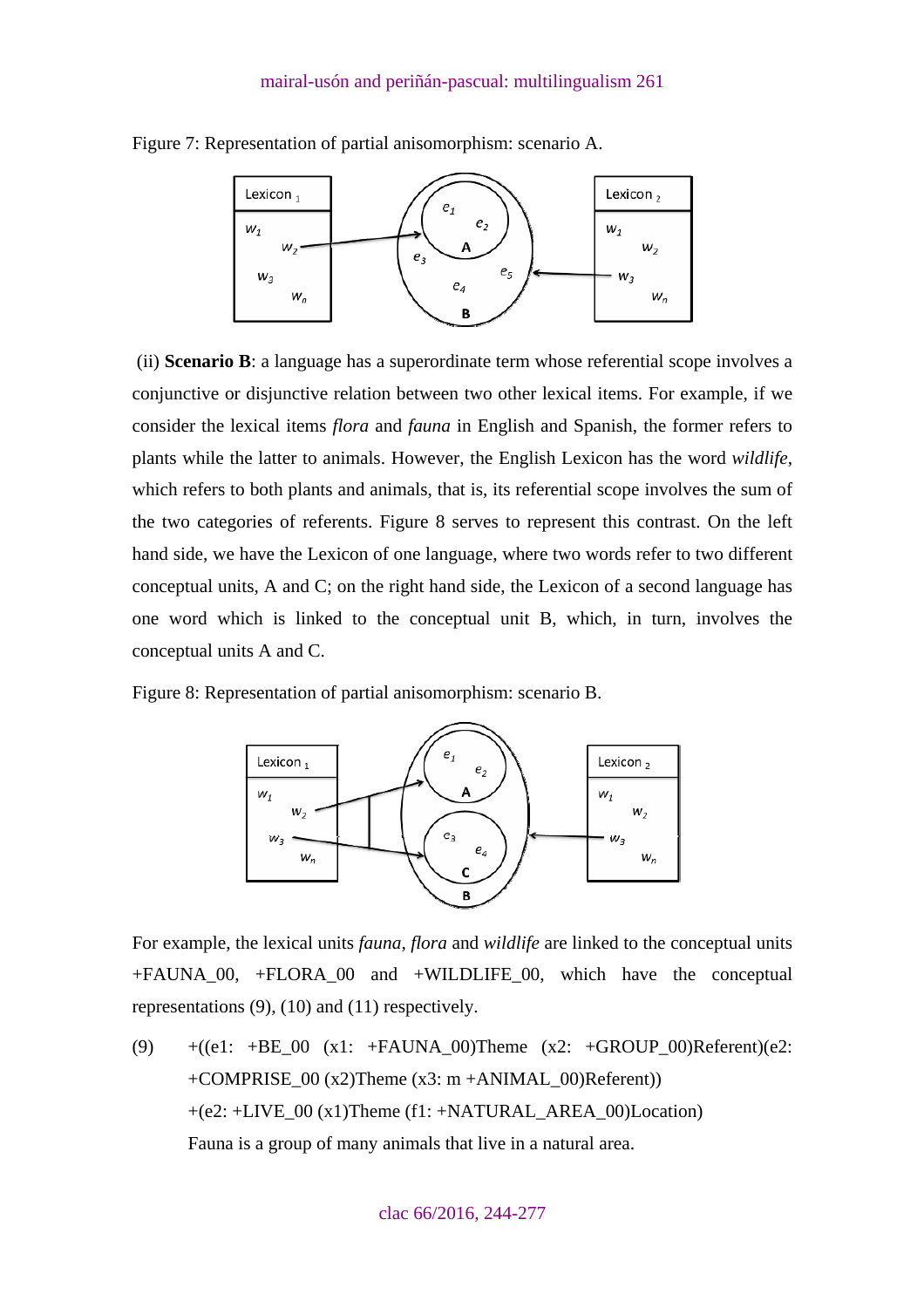- <span id="page-18-0"></span> $(10)$  +((e1: +BE\_00 (x1: +FLORA\_00)Theme (x2: +GROUP\_00)Referent)(e2: +COMPRISE\_00 (x2)Theme (x3: m +PLANT\_00)Referent))  $+(e2: +LIVE 00 (x1)$ Theme (f1:  $+NATURAL$  AREA 00)Location) Flora is a group of many plants that live in a natural area.
- (11)  $+(e1: +BE_00)(x1: +WILDLIFE_00)$ Theme  $(x2: +FAUNA_00 & &$ +FLORA\_00)Referent) Wildlife is fauna and flora.
- 4.2. Situated Common-Sense Knowledge

As mentioned in Section 2, situated common-sense knowledge is the actual focus of the Cognicon. The representation of this type of knowledge is not new since it dates back to the work of Schank and Abelson's scripts (1977), Lakoff's scenarios (1987) or Ruiz de Mendoza's low-level situational models (2014). Indeed, this type of procedural knowledge is a suitable means for the description of social protocols, which form part of the daily routines of a given society. Hence, it is not surprising that these schemata are very sensitive to cultural distinctions. In fact, most cultural divergences take place in social protocols, and more particularly in three different types of scenario, i.e. everyday, bureaucratic and ritual situations, as can be seen in examples (a), (b) and (c) respectively:

- (a) In the United Kingdom and Ireland, people drive on the left, while in the rest of Europe it is on the right.
- (b) In those countries where ID cards are not operative, either the driving licence or the passport serves as a proof of identity. In Ireland, for instance, if a citizen on an election day wants to vote, his working card or student card will be sufficient as long as these have a photograph. In Spain, this would not be possible.
- (c) In a traditional wedding banquet in Spain, the bride and groom offer the guests a present, e.g. a fan for the ladies and a cigar for the men. In some other countries, e.g. Germany, this tradition does not exist.

These examples show a set of non-written instructions, a sort of "culturally-biased behaviour", that someone in a society should follow if he/she wants to behave in a socially acceptable manner; otherwise, that person would suffer a "cultural shock"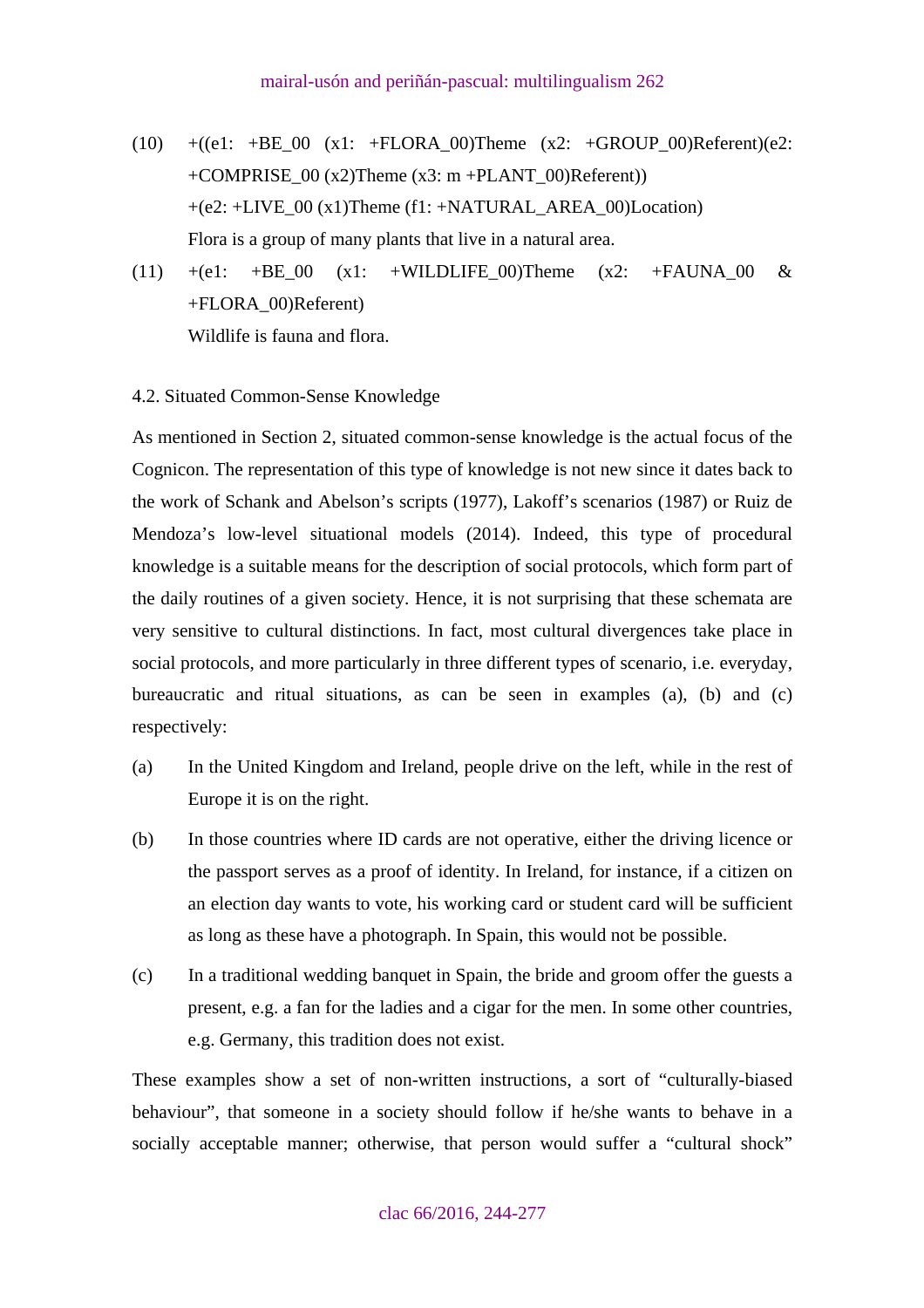(Oberg, 2006). In order to avoid this psychological stress, it is essential to know those norms and protocols that form part of a society. Accordingly, Lee (2009) affirms

[...] societies ought to come with an instruction manual. Such a manual would be especially useful to immigrants and other longer term visitors. Indeed, the instruction manual might also be useful for training children born within the society. It may also have value for the socially marginalized within the society.

These social mechanics have to be learned, and in the case that concerns us in this paper, we should have the analytical tools at our disposal to represent this culturallybiased behaviour in a knowledge engineering framework, so that a computer can have access to it during text comprehension. In this regard, these social protocols have the format of scripts. As shown in Periñán-Pascual (2012), the FunGramKB script can be formed by a number of predications  $(e_1...e_n)$  within a linear temporal framework—in particular, Allen's temporal model (Allen, 1983; Allen and Ferguson, 1994). In these scripts, every predication represents a particular semantic feature of a given event and is represented by a node in the propositional network. Let us consider the example of "greeting habits when visiting people at home in a non-business context". The example (12) presents the first COREL-formatted predications of the script @VISITING\_SOMEBODY\_00, where x1 is the guest and x6 is the host.

(12) @VISITING\_SOMEBODY\_00

 $+((e1: +Move_0 (x1) Agent (x1) Thene (x2)Location (x3) Origin (x4:$ \$ENTRANCE  $00$ )Goal)(e2: +BE 02 (x4)Theme (x5: +DWELLING\_00)Location)(e3: +LIVE\_01 (x6)Theme (x5)Location)) +(e4: @REQUESTING\_ENTRY\_AT\_THE\_DOORWAY\_00 (x1: x1, x5: x7; x9: x6))  $+(e5: +Move_00 (x6) Agent (x6) Thene (x7)Location (x8) Origin (x9)Goal)$  $*($ (e6:  $+$ SEE\_00 (x6)Theme (x1)Referent (f1:  $$PEEPHOLE_00)$ Instrument)(e7: +COMPRISE  $00 (x9)$ Theme  $(x10: f1)$ Referent))  $+(e8: +OPEN_00 (x6) Agent (x9) Then (x11)Location (x12) Origin (x13)Goal)$ +(e9: @GREETING\_00 (x1: x1, x6: x3))

Somebody  $(x1)$  goes to the entrance of some type of dwelling place in which another person  $(x6)$  lives, and  $x1$  requests to enter at the doorway; then,  $x6$  goes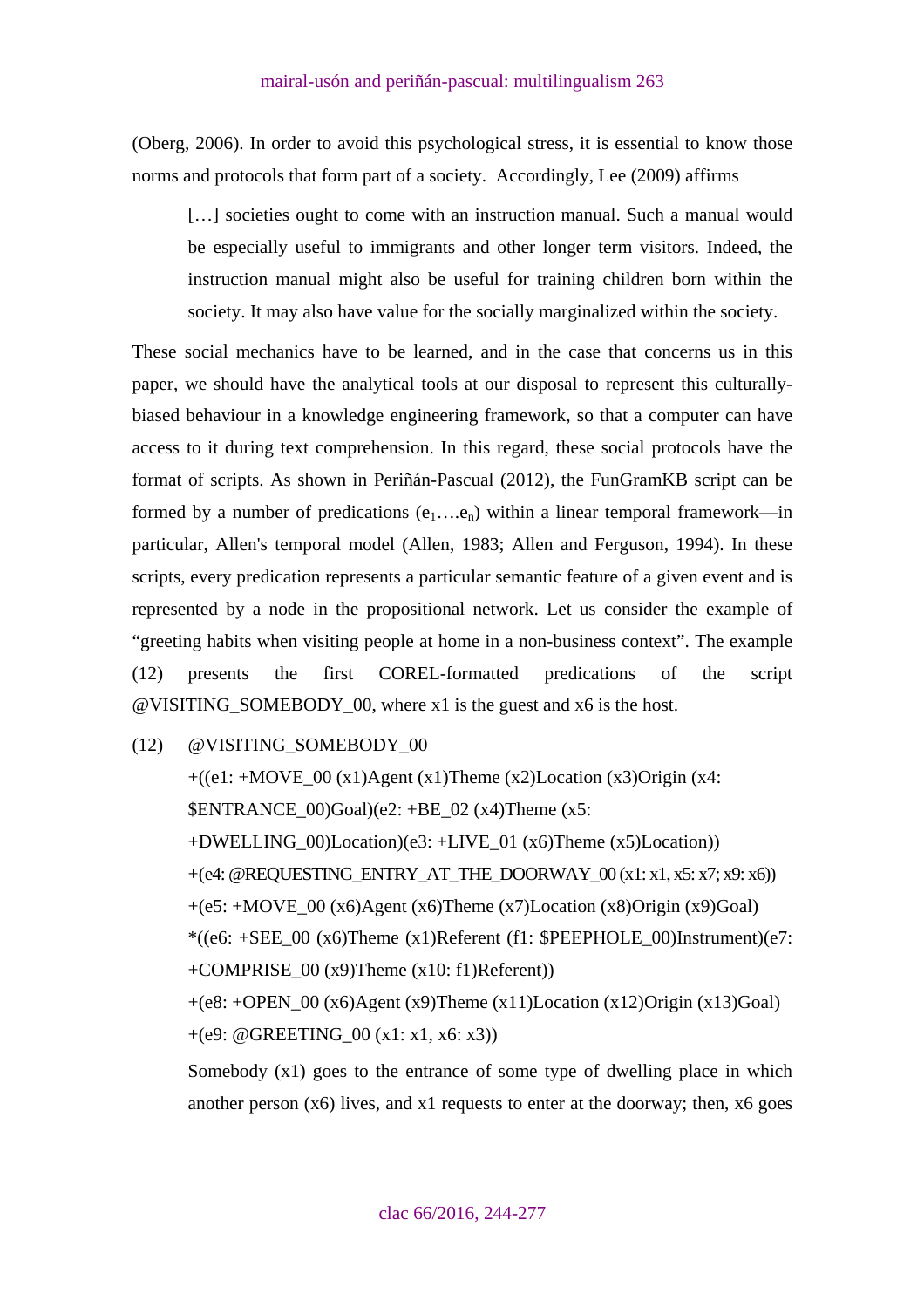to the door and can decide to see x1 through the peephole (if there is one); finally, x6 opens the door and the two people greet each other.

As in the case of meaning postulates, the script predications are also preceded by a reasoning operator stating if they are strict (+) or defeasible (\*). For example, suppose that John wants to visit his friend Mary. When John knocks on the front door of Mary's home, she has the choice of using the door peephole to check the caller's identity (defeasible predication). However, regardless of the expectations in the script to be fulfilled, Mary will undoubtedly open the door (strict predication). Otherwise, the execution of the script will be halted.

Moreover, some of the nodes in the propositional network can represent script activators, enabling us to invoke other scripts within a given script. For example, the predication (e4) in (12) is used to trigger the embedded script (13), which many other scripts will in turn reuse.

(13) @REQUESTING\_ENTRY\_AT\_THE\_DOORWAY\_00

 $\overline{a}$ 

 $*(e1: +PUSH_00 (x1)Agent (x2: +BELL_00)Thene (x3)Location (x4)Origin$  $(x5)$ Goal)(e2: +BE 02  $(x2)$ Theme  $(x6: +DOOR_0)$ Location (f1:  $+NEAR$  00)Position)(e3:  $+COMPRISE$  00 (x7:  $+DWELLING$  00)Theme (x6)Referent))

\*(e4:  $+$ KNOCK 00 (x1)Agent (x8)Theme (x9)Origin (x6)Goal)

Somebody rings a bell, which is close to a door, and/or that person knocks on the door.

A script activator takes the form of the name of a script together with a set of parameters which serve to integrate some of the entities involved in one given script (source script) into a new conceptual framework (target script).<sup>[11](#page-20-0)</sup> Thus, the parameters in the script activator (14), which has been extracted from (12), are interpreted as the

<span id="page-20-0"></span><sup>&</sup>lt;sup>11</sup> In Periñán-Pascual (2012), the terms "source" and "target" scripts correspond to "host" and "guest" scripts respectively. In this paper, we have chosen to use different names in order to avoid the ambiguity which might have resulted from analyzing a script such as @VISITING SOMEBODY 00, i.e. a setting about a guest and a host.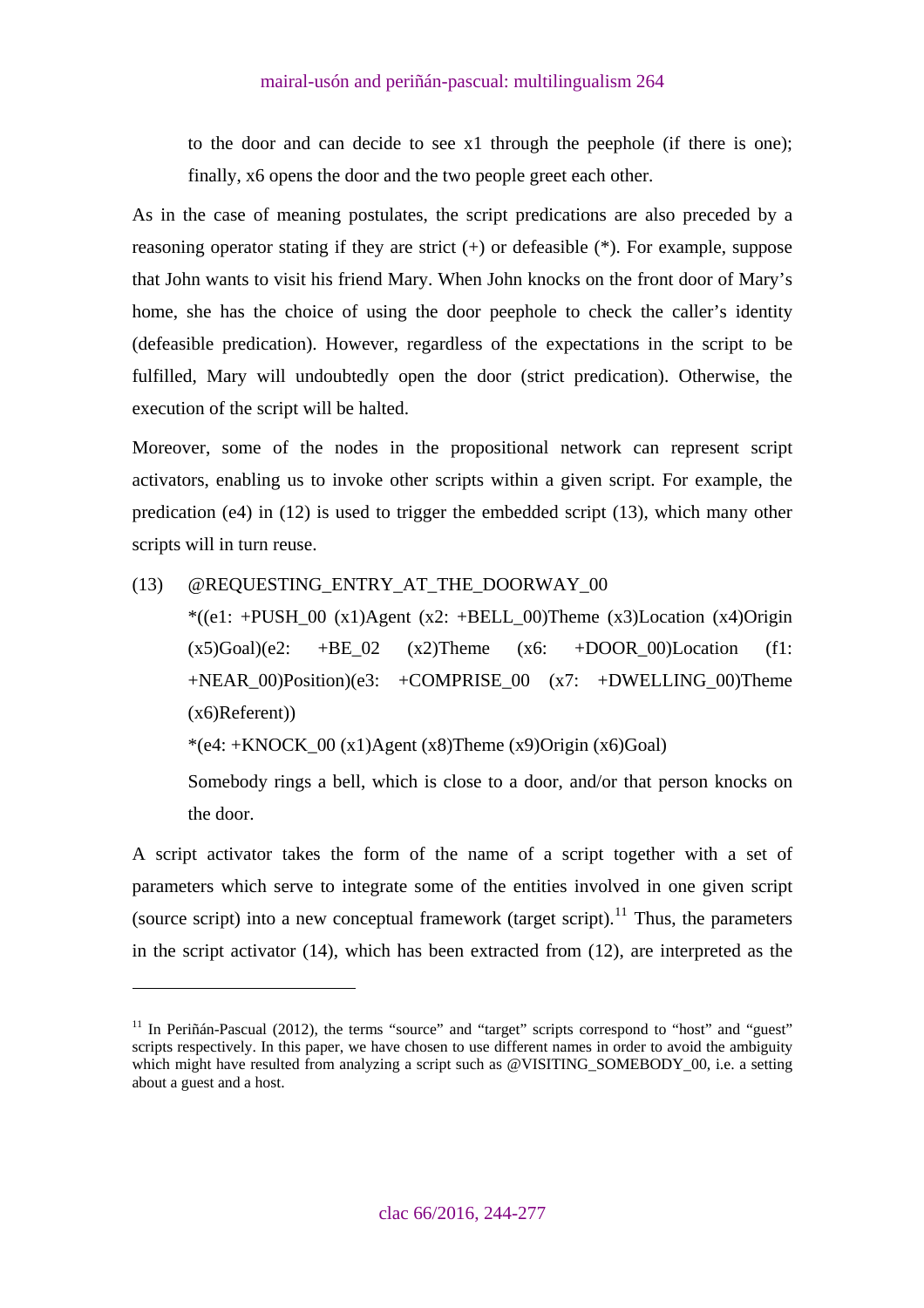mapping of values between some of the slots in @VISITING\_SOMEBODY\_00 (source script) and in @REQUESTING\_ENTRY\_AT\_THE\_DOORWAY\_00 (target script). More particularly, the guest  $(x1)$  and the host's dwelling  $(x5)$  in the source script will be mapped to  $(x1)$  and  $(x7)$  respectively in the target script, whereas the door of the dwelling (x6) in the target script will be mapped to (x9) in the source script.

(14)  $@REQUESTING_ENTRY_AT_THE_DOORWAY_00 (x1: x1, x5: x7; x9: x6)$ 

It may also be noted that the predication (9) in @VISITING\_SOMEBODY\_00 serves to introduce the script @GREETING\_00, where the two people involved in the salutation are actually used as the links between the source and the target scripts, that is, the guest  $(x1)$  and the host  $(x6)$  in @VISITING\_SOMEBODY\_00 will be mapped to  $(x1)$  and (x3) respectively in @GREETING\_00, as shown in (15).

(15)  $@GREFING$  00 (x1: x1, x6: x3)

Indeed, (14) and (15) illustrate that embedded parameterized scripts allow us not only to minimize informative redundancy but also to incorporate culturally-bound cognitive schemata in the procedural knowledge repository. In particular, @GREETING\_00 can be used as an umbrella script comprising varying socio-cultural customs from many countries around the world. For example, as shown in (16), @GREETING\_SKO\_00 can be used to store knowledge about the social etiquette on expressions of greeting in South Korea.

(16) @GREETING\_00

 $+(e1: \ldots | @GREFING_SKO_0( x1: x1, x6: x3) | \ldots )$ 

Within the script @GREETING\_SKO\_00, we will in turn describe various settings in which different profiles of participants could be involved, as shown in  $(17)$ .

(17) @GREETING\_SKO\_00

+(e1: @GREETING\_SKO\_01 (x1: x1, x6: x3) ^ @GREETING\_SKO\_02 (x1: x1, x6: x3) ^ …)

For example, according to South Korean social conventions, @GREETING\_SKO\_01 can be employed to describe the men-greeting-men scenario (18), whereas @GREETING\_SKO\_02 would be used to describe the women-greeting-women scenario (19).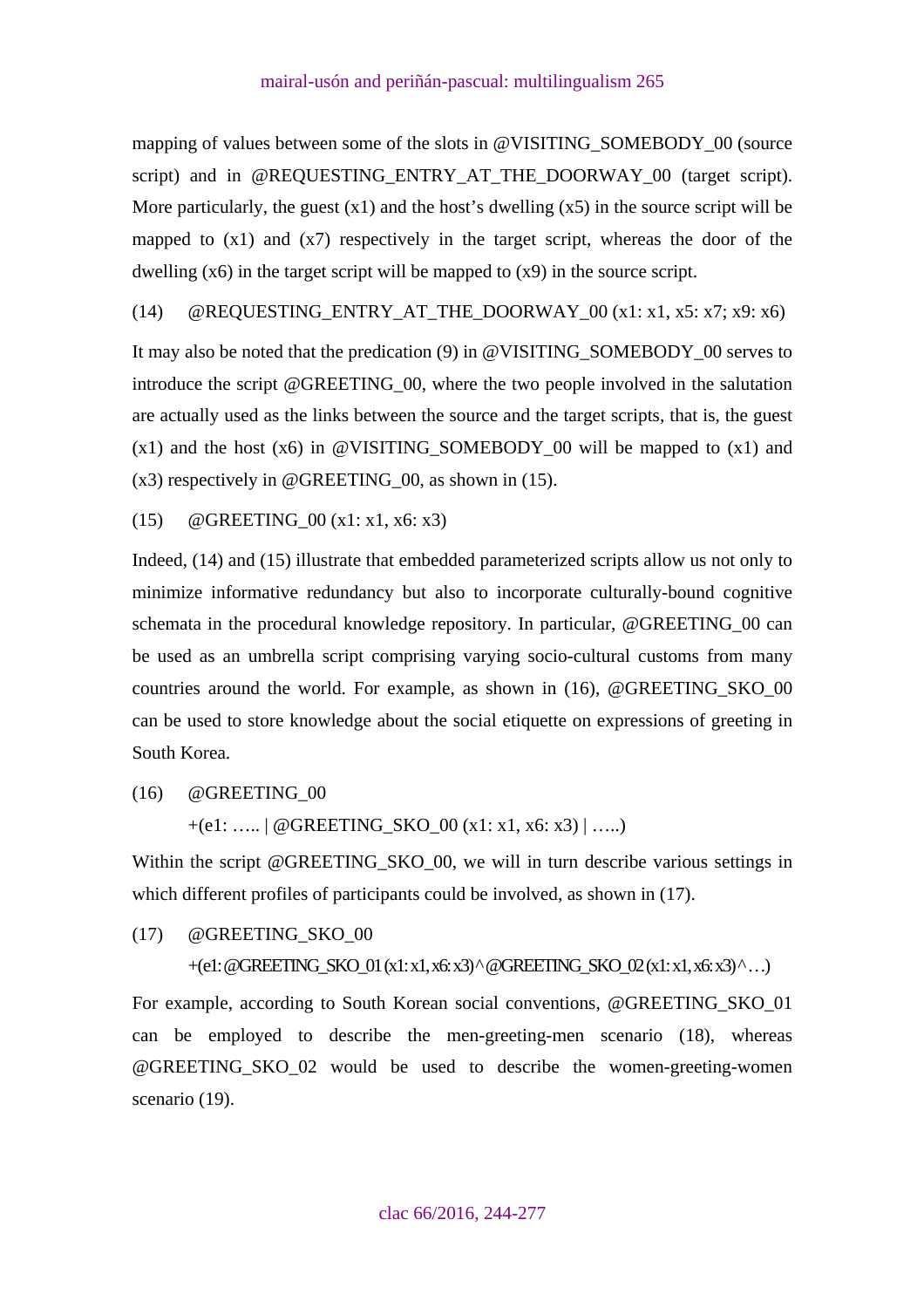(18) @GREETING\_SKO\_01

 $+(e1: +GREF_00(x1)$ Theme  $(x2)$ Referent  $(x3)$ Goal  $((f1: (e2: +BE_00$  $(x1)$ Theme  $(x4: +MAN_00)$ Referent))Condition & (f2: (e3: +BE 00  $(x3)$ Theme  $(x5: +MAN_00)$ Referent))Condition))

+(e4: @BOWING  $00 (x1: x1, x3: x3)$ )

\*(e5: @HAND\_SHAKING\_00 (x1: x1, x3: x3))

When greeting, two men bow to each other; they can also shake hands.

(19) @GREETING\_SKO\_02

 $+(e1: +GREF 00 (x1)$ Theme  $(x2)$ Referent  $(x3)Goal$  ((f1: (e2:  $+BE 00$ )  $(x1)$ Theme  $(x4: +WOMAN_00)$ Referent))Condition &  $(f2: (e3: +BE_00$  $(x3)$ Theme  $(x5: +WOMAN_00)$ Referent))Condition))

 $+(e4: @BOWING_0( x1: x1, x3: x3))$ 

When greeting, two women bow to each other.

At first sight, the event +GREET\_00 which is present in the predication *e1* in the above two scripts might seem redundant. Indeed, any other script included in @GREETING\_SKO\_00, or even in @GREETING\_00, should also begin in the same way. Therefore, we could assume that if this cognitive component were placed in the top source script, redundancy could be minimized, since it is shared by all its target scripts. However, there are three problems with this approach. First, the actants in the event +GREET 00 are portrayed through a set of conditions that are to be met—e.g.  $(f1)$  and  $(f2)$  in  $(18)$  and  $(19)$ —if the script is intended to be triggered. These profilebased conditions should be linked to the behaviour of the actants, so the +GREET\_00 predication should be placed at the beginning of each script. Second, these same conditions can be used to describe features not only of the actants but also of the settings. Thus, we can contextualize social behaviours according to parameters such as geography, sex, age or religion. Third, and most importantly, embedding +GREET\_00 in the target scripts also enables verbal greetings (i.e. what you say) to be linked to physical greetings (i.e. what you do), as explained at the end of this section.

Moreover, the scripts (18) and (19) also have embedded scripts—e.g. @BOWING\_00 and @HAND\_SHAKING\_00, described in (20) and (21) respectively. In fact, the former has been incorporated into both @GREETING\_SKO\_01 and @GREETING\_SKO\_02.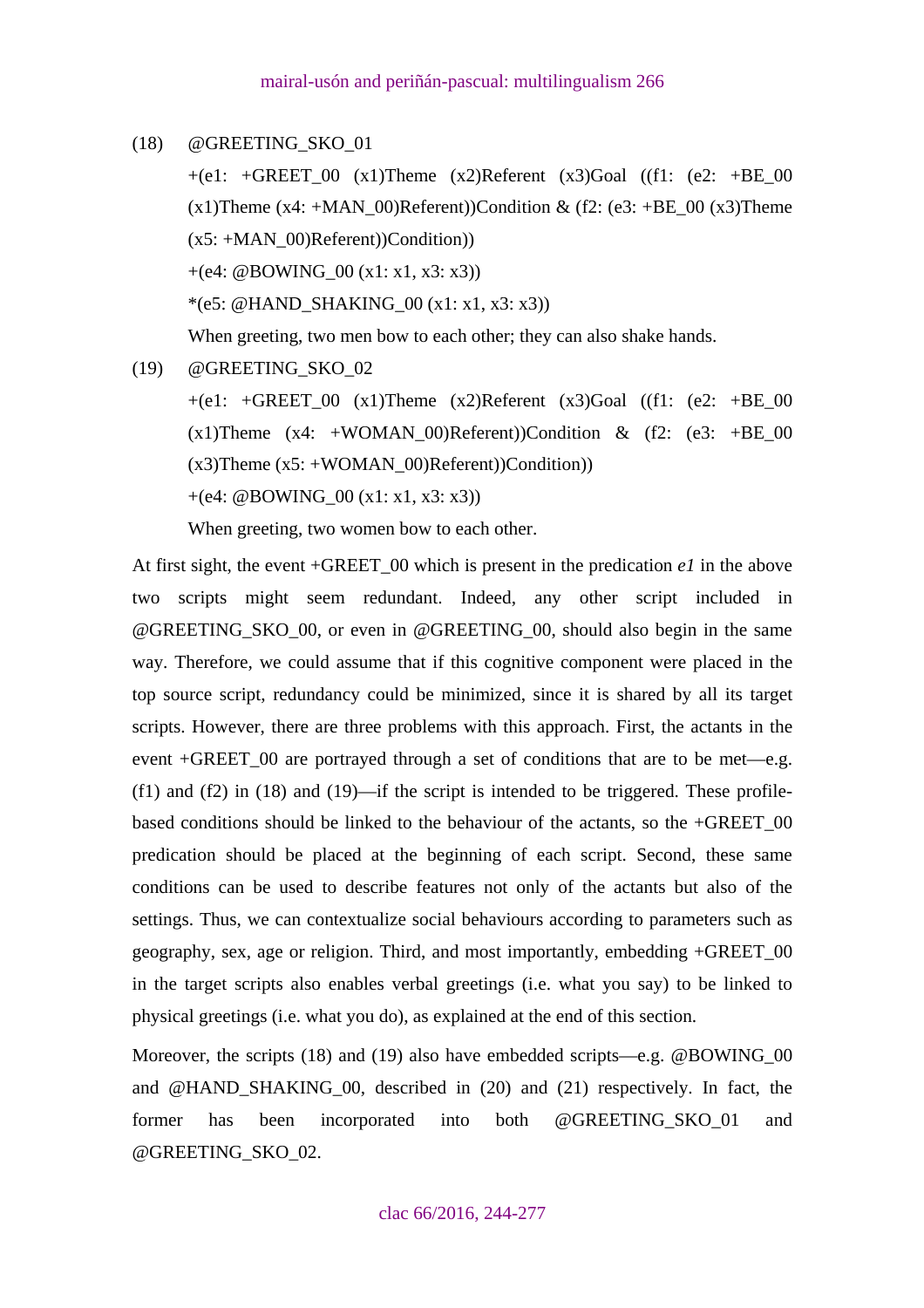# (20) @BOWING\_00

- $+(e1: $BOW_0( x1)$ Theme  $(x2)$ Referent  $(f1: x3)$ Goal) +(e2:  $$BOW~00(x3)$ Theme  $(x4)$ Referent (f2: x1)Goal) Somebody  $(x1)$  bows to another person  $(x3)$ , and  $x3$  bows to  $x1$ .
- (21) @HAND\_SHAKING\_00  $+($ (e1:  $$SHAKE_HANDS_00 (x1)Thene (x2)Referent) (e2: +BE_02$  $(x2)$ Theme  $(x3)$ Location))  $+(63:$  SSHAKE HANDS 00 (x3)Theme (x4)Referent) (e4:  $+BE$  02  $(x4)$ Theme  $(x1)$ Location) Somebody  $(x1)$  shakes hands with another person  $(x3)$ ; and  $x3$  shakes hands with x1.

But what if the socio-cultural customs of Spaniards, for example, were taken into account? First, the script @GREETING\_00 (16) should have to be modified to (22).

(22) @GREETING\_00

 $\overline{a}$ 

+(e1: ….. | @GREETING\_SKO\_00 (x1: x1, x6: x3) | @GREETING\_SPA\_00  $(x1: x1, x6: x3) | ...$ 

Thereafter, the procedure is similar to the one described above, since @GREETING\_SPA\_00 would comprise settings based on the different profiles of the participants. According to the algorithmic description in Figure 8, @GREETING\_SPA\_00 would be implemented as  $(23)$ .<sup>[12](#page-23-0)</sup>

(23) +(e1: @GREETING\_SPA\_01 (x1: x1, x6: x3) ^ @GREETING\_SPA\_02 (x1: x1, x6: x3) ^ @GREETING\_SPA\_03 (x1: x1, x6: x3))

<span id="page-23-0"></span> $12$  Figure 8 does not intend to present a comprehensive view of the Spanish social etiquette in this domain, but our aim is to demonstrate how different variants of such a culturally-biased knowledge can be formally modelled.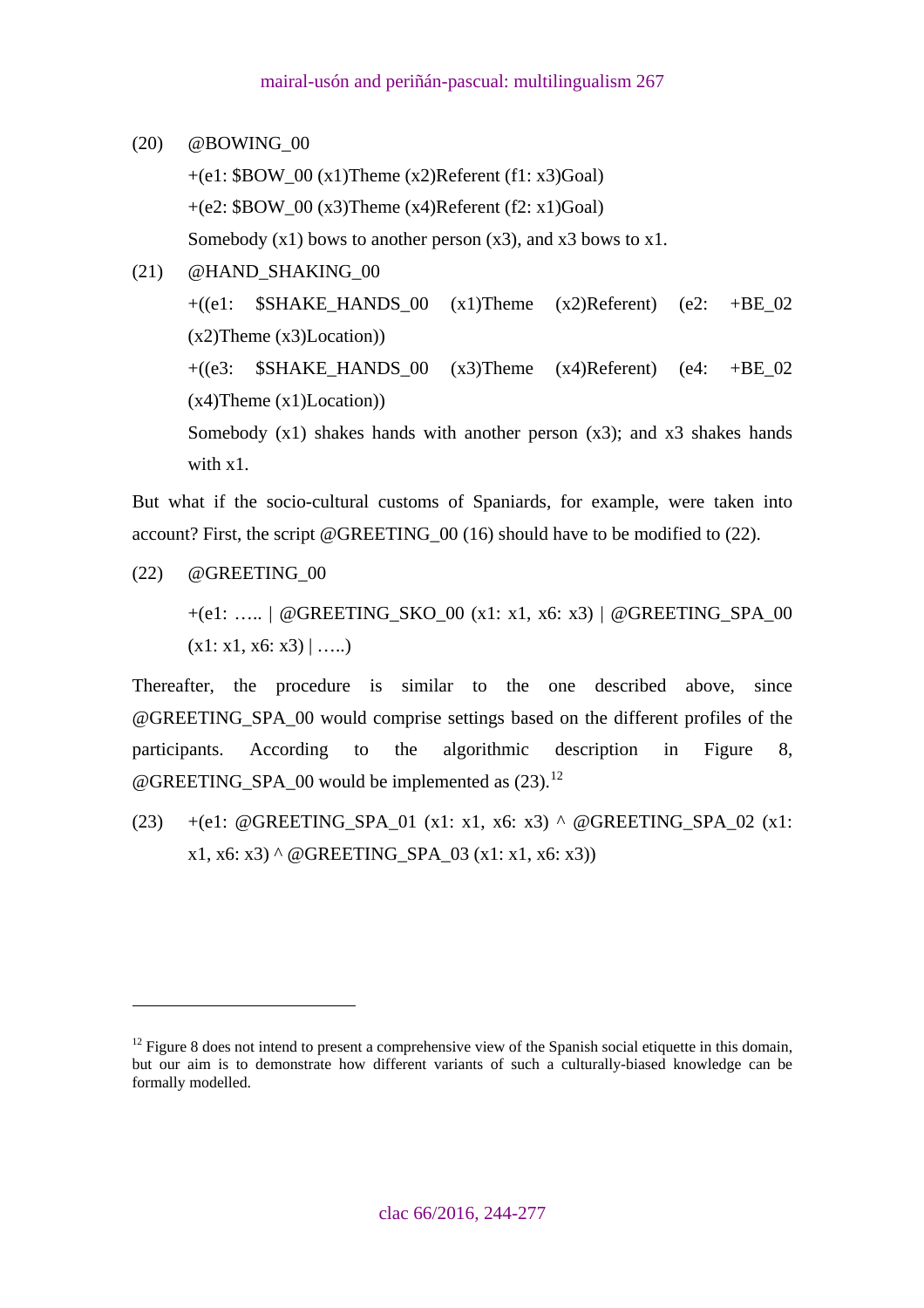Figure 9: Algorithmic representation of Spanish greeting conventions.

| When x1 greets x3              |                  |
|--------------------------------|------------------|
| if x1 and x3 are relatives     | @GREETING_SPA_01 |
| x1 kisses x3 (strict)          |                  |
| x1 hugs x3 (defeasible)        |                  |
| if x1 and x3 are men           | @GREETING_SPA_04 |
| x1 pats x3's back (defeasible) |                  |
| else if x1 and x3 are friends  | @GREETING_SPA_02 |
| if x1 and x3 are women         | @GREETING_SPA_05 |
| x1 kisses x3 (strict)          |                  |
| <u>x1 hugs x3 (defeasible)</u> |                  |
| else if x1 and x3 are men      | @GREETING_SPA_06 |
| x1 hugs x3 (defeasible)        |                  |
| x1 shakes hands (defeasible)   |                  |
| x1 pats x3's back (defeasible) |                  |
| else                           | @GREETING_SPA_07 |
| x1 kisses x3 (strict)          |                  |
| else                           | @GREETING SPA 03 |
| if x1 or x3 is a woman         | @GREETING SPA 08 |
| x1 kisses x3 (strict)          |                  |
| else                           | @GREETING_SPA_09 |
| x1 shakes hands (strict)       |                  |

Furthermore, and similarly to the cases of (20) and (21), each physical expression of greeting in Figure 9 can be treated as a reciprocal action, so they would also take the form of scripts. Therefore, if we take into account all the scripts described in this section, we could model the network shown in Figure 10, where the arrows point to the source scripts.

Figure 10: A script-based network for @GREETING\_00.



clac 66/2016, 244-277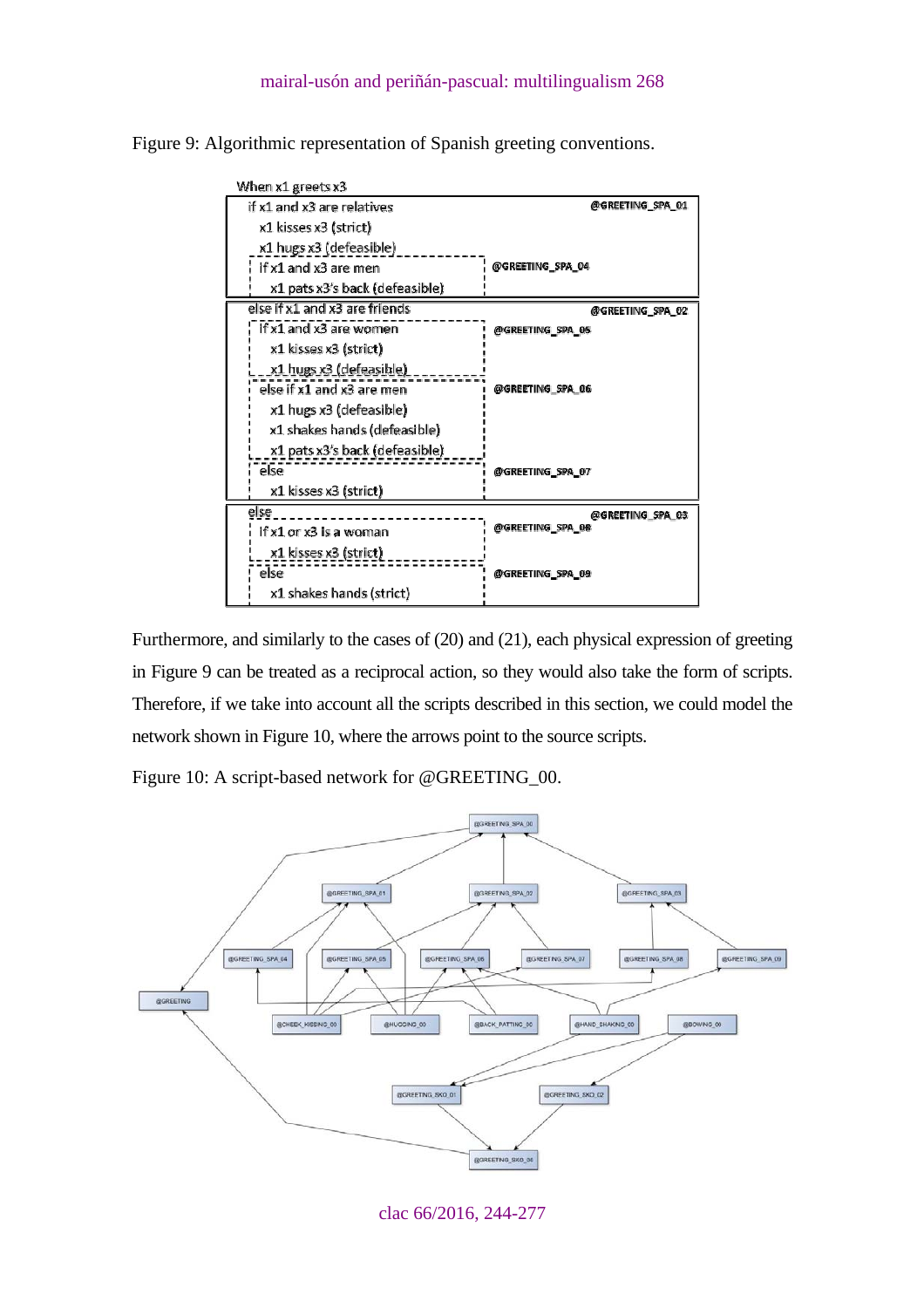<span id="page-25-0"></span>For the sake of reusability, when any of the scripts in Figure 10 is formally represented in the Cognicon, the parameters are not specified. Only in this way will we be able to reuse scripts in different contexts. For example, the various scripts described in this section have been ultimately connected to the script @VISITING\_SOMEBODY\_00, but other scripts such as @MEETING\_SOMEBODY\_ON\_THE\_STREET\_00 can also draw on those greeting-related scripts. As a result, scripts are parameterized only when they are contextually integrated into a source script.

It is noteworthy that scripts should not only be regarded as a means of storing procedural knowledge, but they also aim to situate some linguistic realizations in the most adequate social setting. In the present case, verbal expressions of greeting would be modelled as idiomatic constructions, which can be instantiated as a conceptual preference of the Referent slot  $(x2)$  in the thematic frame of +GREET\_00. For example, in Spain women often greet other women with *hola, guapa* ["hi, pretty one"] in a friendly manner; however, it is very unusual for men to show this affection to other men with a greeting such as *hola, guapo* ["hi, handsome"], unless the speaker is homosexual. Supposing that these two linguistic expressions were conceptualized as \$SALUTATION\_07, this concept would then be included in @GREETING\_SPA\_05 (24), but not in @GREETING\_SPA\_06.

(24)  $+(e1: +GREF_00 (x1)$ Theme (x2:  $$SALUTATION_07)$ Referent (x3)Goal ((f1: (e2: +BE\_00 (x1)Theme (x4: +WOMAN\_00)Referent))Condition & (f2:  $(e3: +BE_00 (x3)$ Theme  $(x5: +WOMAN_00)$ Referent))Condition))  $+(e3: @CHEEK$  KISSING 00 ()) \*(e4: @HUGGING\_00 ())

### 5. Cultural knowledge

As discussed in section 3, common-sense knowledge can be shaped by our cultural knowledge. This is why FunGramKB, apart from the Ontology and the Cognicon, postulates the Onomasticon, the place where our world knowledge is stored (cf. Figure 1). For example, although most cultural communities do share the same knowledge about what the season *summer* means, this same concept may acquire different semantic shades depending on the geographical location of a country: while in Spain summer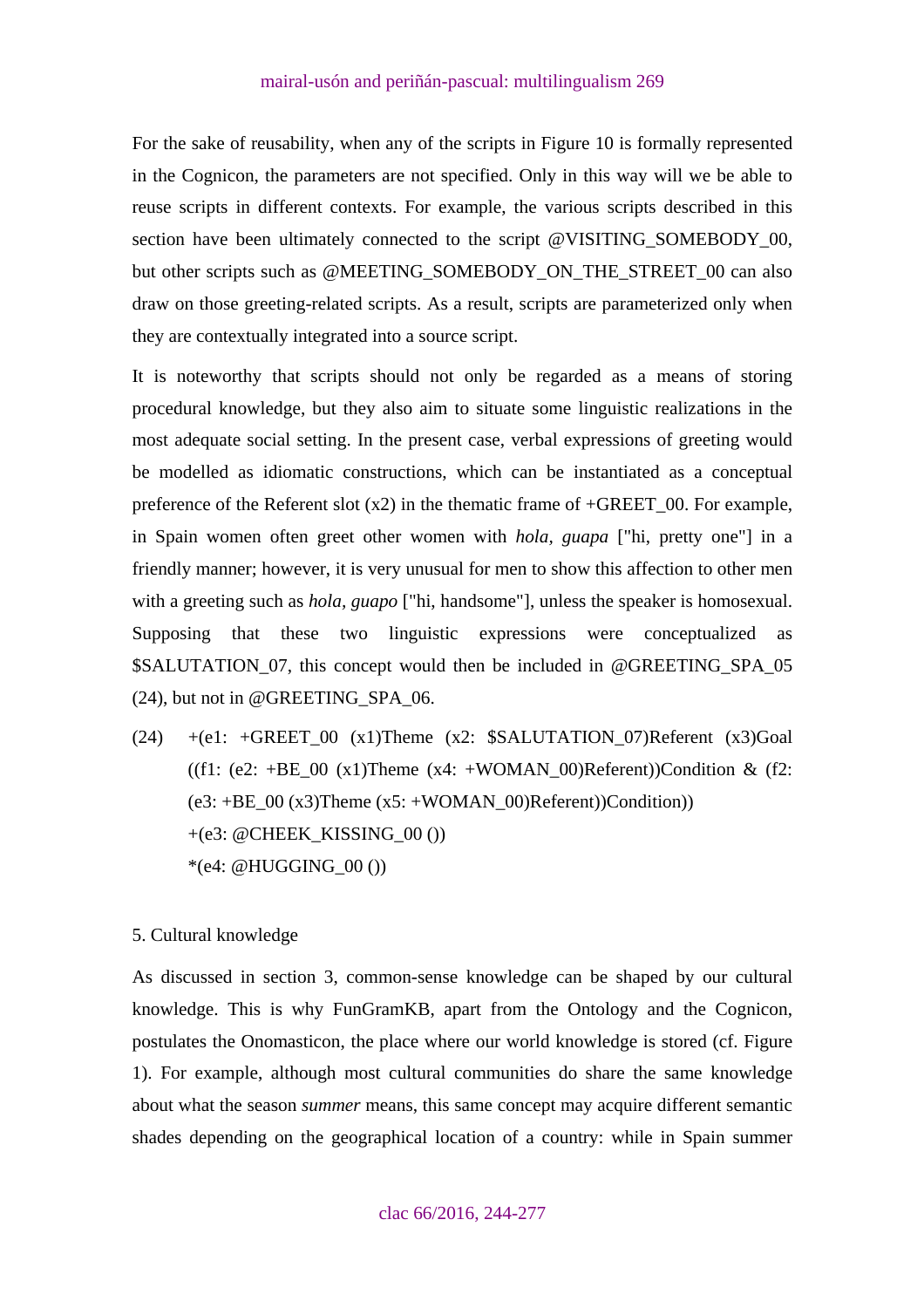extends from June 23 to September 23, it is usually very hot, most people take a vacation, and it is a non-teaching period at educational institutions, among many other expectations, this is not the case in countries like Argentina and Chile, where summer extends from December 23 to March 23, it is cold, etc. The bottom line is that there are conceptual entities that, although shared by most cultural communities, are subject to our knowledge and/or experiences of the world, affecting the semantic burden of lexical definitions.

This group involves dealing with full isomorphism in the case of proto-structures (i.e. meaning postulates and scripts) but with anisomorphism in the case of their related biostructures (i.e. snapshots and stories). On the one hand, these are cases of full isomorphism since the same notion exists in different cultures, but on the other hand the knowledge representation of this conceptual entity can be enriched with predications stemming from the cultural knowledge that is deeply grounded in some linguistic communities but not in others, which would be regarded as a case of anisomorphism. For example, we all agree that different cultures share conceptual notions such as *breakfast, lunch* or *dinner*, which would be cases of isomorphic common-sense knowledge. However, we would also agree that the conceptual scope of these notions differs if different countries are involved; for example, while in Spain lunch time goes from 14:00 to 16:00, in most other European countries there is a different schedule, typically from 12:00 to 14:00. This means that we need to resort to our knowledge of the world to understand the full conceptual scope of these notions. In sum, we have a conceptual notion which, although recognized in most linguistic communities, is shaped by specific cultural knowledge.

In keeping with the preceding sections, a further issue is how to represent these instances in a knowledge base. We have two words, e.g.  $w_2$  and  $w_3$ , in the lexica of two different languages (e.g. *dinner* in English and *cena* in Spanish) and both are linked to the same conceptual unit in the Ontology, i.e. +DINNER\_00. Moreover, this conceptual relation is enriched by information coming from other sources of knowledge, e.g. the Onomasticon, which is symbolized by clouds in Figure 11—e.g. the information that specifies that *dinner* in the United Kingdom typically goes from 18:00 to 20:00, while in Spain it goes from 21:00 to 23:00.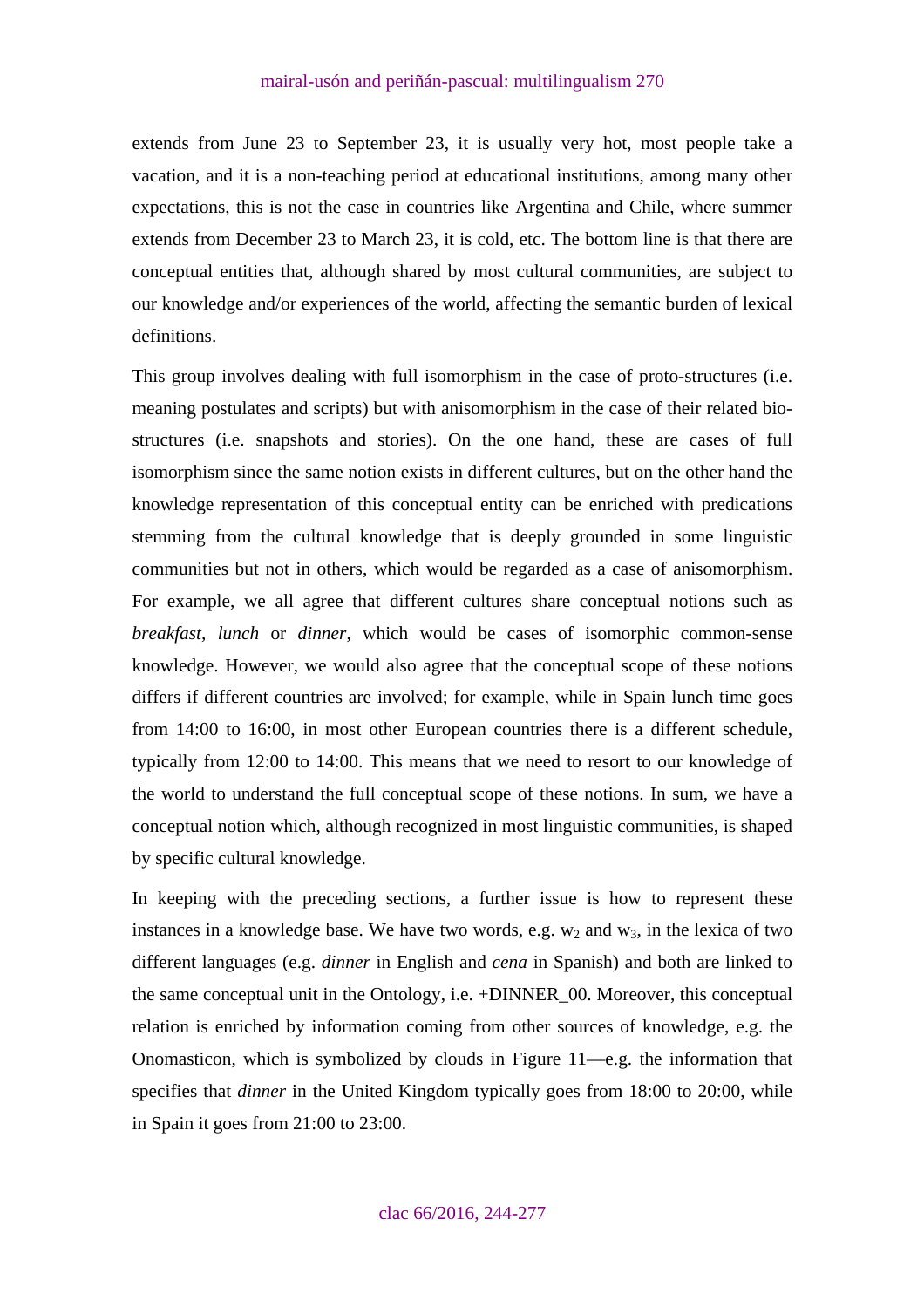

Figure 11: Integrating common-sense and world knowledge.

Let us consider the case of *number/license/registration plate* and *matrícula de coche* in English and Spanish respectively, which are clear instances of the integration of different types of knowledge. Both lexical units are linked to the ontological unit \$PLATE 01, whose meaning is codified with the COREL scheme (25).

(25) +(e1: +BE\_00 (x1:  $$PLATE$  01)Theme (x2: (+ARTIFICIAL\_OBJECT\_00 & +CORPUSCULAR\_00  $&+SOLID$  00) | +WRITING\_00)Referent)  $+(e2: +BE_01 (x1)$ Theme (x3:  $+METAL_00)$ Attribute) \*(e3: +BE\_02 (x1)Theme (x4: +CAR\_00)Location (f1: +FRONT\_00 & +BACK\_01)Position) A plate is an artificial, corpuscular and solid object and/or a piece of writing; it

Then, this knowledge will be expanded by the cultural knowledge stored in the CORELformatted snapshots of %SPAIN\_00 and %UNITED\_KINGDOM\_00, which are partially represented in (26) and (27) respectively:

is made of metal; it is located in the front and at the back of a car.

(26) \*(e1: +BE\_01 (x1:  $$PLATE\_01$ )Theme (x2: +WHITE\_00)Attribute) \*((e2: +COMPRISE\_00 (x1)Theme (x3: 4 +NUMBER\_00 & 1 +SPACE\_00 & 3 +CONSONANT\_00)Referent)(e3: +BE\_01 (x3)Theme (x4: +BLACK\_00)Attribute))

A vehicle plate is white; it has four numbers, one space and three consonants; the numbers and the consonants are black.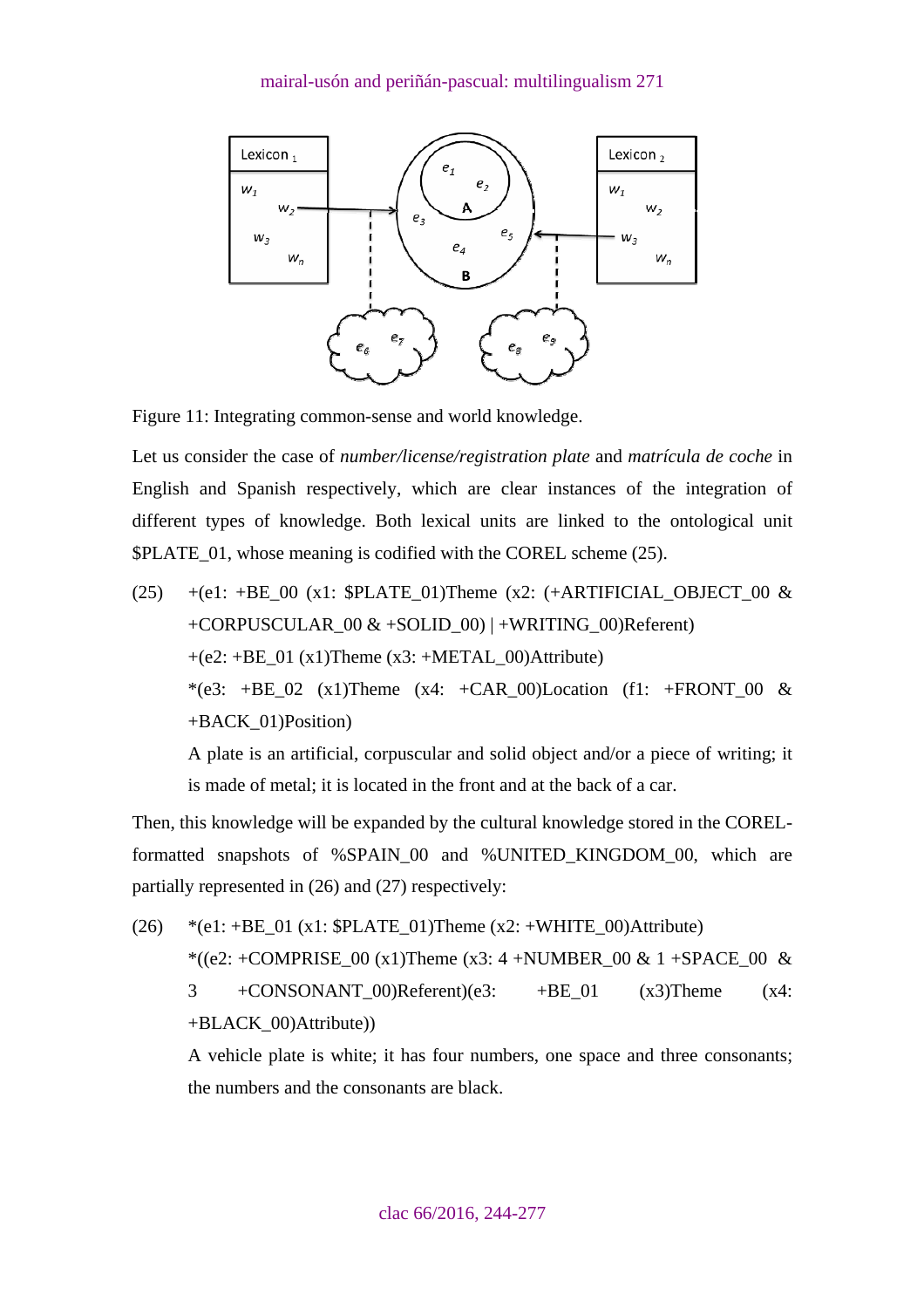<span id="page-28-0"></span>(27)  $*(e1: +COMPRISE_00 (x1: \$PLATE_01)$ Theme  $(x2: 2 + LETTER_00 & 2)$ +NUMBER\_00 & 1 +SPACE\_00 & 3 +LETTER\_00)Referent)(e2: +BE\_01  $(x2)$ Theme  $(x3: +BLACK$  00)Attribute)) \* $((e3: +BE02 (x4: SPLATE01))$ Theme  $(x5: +CAR00)$ Location (f1: +FRONT  $00$ )Position)(e4: +BE 01 (x4)Theme (x6: +WHITE 00)Attribute)) \*((e5:  $+BE \t02$  (x7:  $$PLATE \t01)$ Theme (x5)Location (f2:  $+BACK$  01)Position)(e6:  $+BE$  01 (x7)Theme (x8:  $+YELLOW$  00)Attribute)) A vehicle plate consists of a sequence of two letters, two numbers, one space and three letters, being all of the letters and numbers in black; the front plate is white and the rear plate is yellow.

Cimiano et al. (2010) discussed a very interesting example of culturally-biased notions: the role of head of government—e.g. *Bundeskanzler* (Germany), *presidente* (Spain) and *prime minister* (UK)—and the role of head of state—e.g. *Bundespräsident* (Germany), *monarca* (Spain) and *monarch* (UK). This is represented by means of two different ontological units, that is, \$HEAD\_OF\_GOVERNMENT\_00 and \$HEAD\_OF\_STATE\_00. However, the meaning postulates of these two conceptual units are underspecified, since their definition can be enriched with information related to the political background of their corresponding geographical zones. Hence, the political functions of the head of government and the head of state in a given country, which differ in each of the three countries, can be described by means of the snapshot which serves to describe the socio-political system of the country. This allows us to differentiate not only the functions between the two conceptual units in the Ontology but also the functions of each in the three different countries in the Onomasticon.

#### 6. Conclusions

Recent research in the area of the multilingual semantic web has stressed the importance of designing and developing multilingual resources. In this regard, this paper is concerned with multilingualism and conceptual modelling within a knowledge engineering project like FunGramKB. After describing some of the most relevant approaches in the field, the paper argues for an external model in which a clear separation of the conceptual level and the lexical level is one of the hallmarks. Moreover, a differentiating feature of our proposal is that it provides a more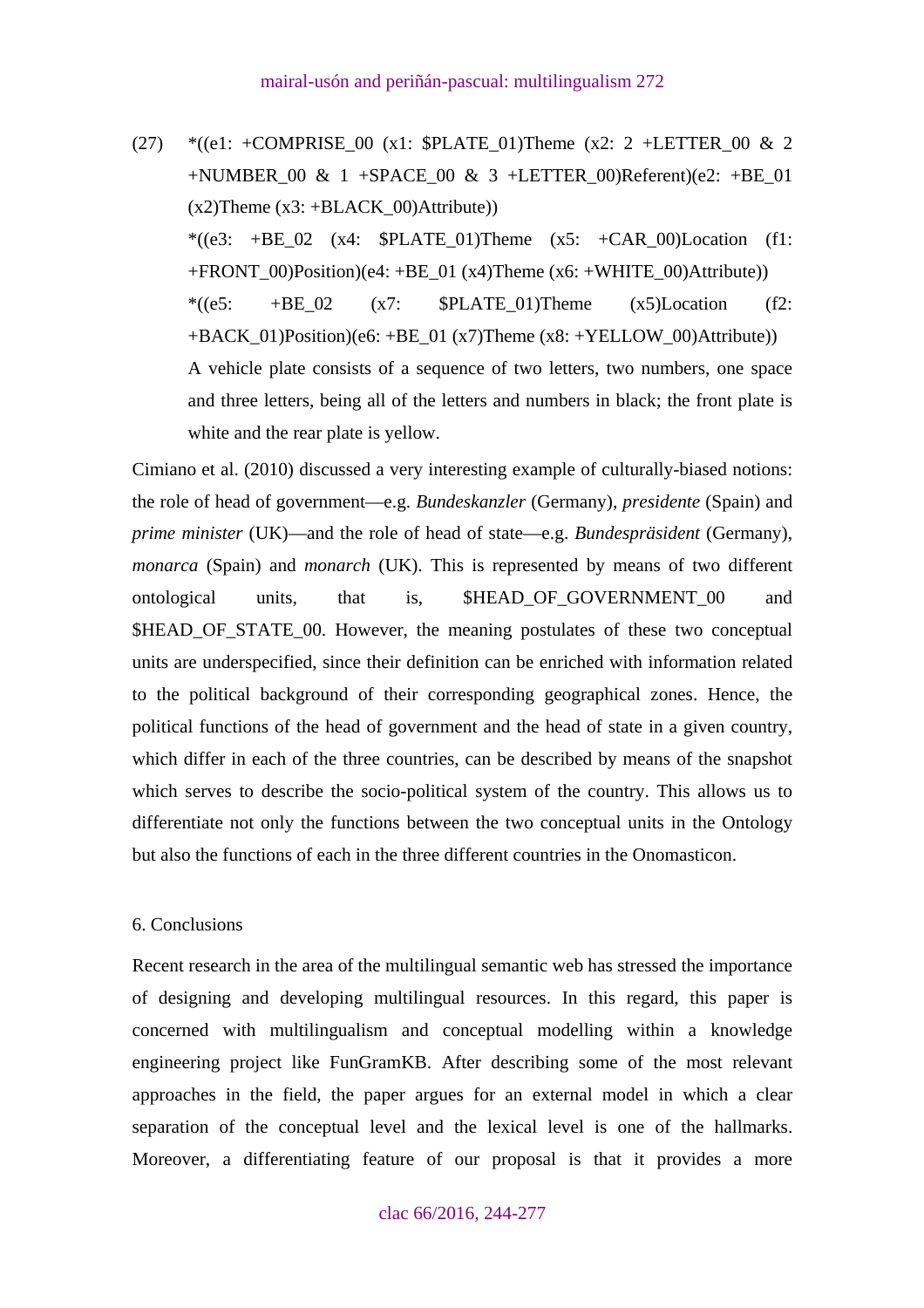<span id="page-29-0"></span>comprehensive cognitive layer, which not only consists of semantic knowledge in the Ontology but also makes a strong commitment towards capturing procedural knowledge in the Cognicon and world knowledge in the Onomasticon. Cultural mismatches have been discussed and formally represented in these three modules. A further line of research is to exploit FunGramKB knowledge schemata in the multilingual Linked Open Data community, which requires that these schemata should be mapped to representations based on standards such as RDF, so that they can be linked up with a large number of linguistic resources (cf. Chiarcos et al., 2012; Gracia et al., 2012; Montiel-Ponsoda et al., 2011).

### Acknowledgments

We would like to thank Guadalupe Aguado-de-Cea, Christopher Butler, Lachlan Mackenzie, Elena Montiel-Ponsoda and Brian Nolan for detailed comments on the first draft of this paper. Any error is ours. Financial support for this research has been provided by the Spanish Ministry of Education and Science, grants FFI2011-29798- C02-01 and FFI2014-53788-C3-1-P.

### References

- Allen, J.F., 1983. Maintaining Knowledge about Temporal Intervals. Communications of the ACM 26 (11), 832-843.
- Allen, J.F., Ferguson, G., 1994. Actions and Events in Interval Temporal Logic. Journal of Logic and Computation 4 (5), 531-579.
- Alonge, A., Calzolari, N., Vossen, P., Bloksma, L., Castellón, I., Martí, M.A., Peters, W., 1998. The Linguistic Design of the Eurowordnet Database. Computers and the Humanities 32 (2-3), 91-115.
- Arms, W.Y., 2000. Digital Libraries. The MIT Press, Cambridge (Mass.).
- Barsalou, L.W., 1991. Deriving Categories to Achieve Goals. In: Bower, G. (Ed.), The Psychology of Learning and Motivation: Advances in Research and Theory, Vol. 27. Academic Press, San Diego, 1-64.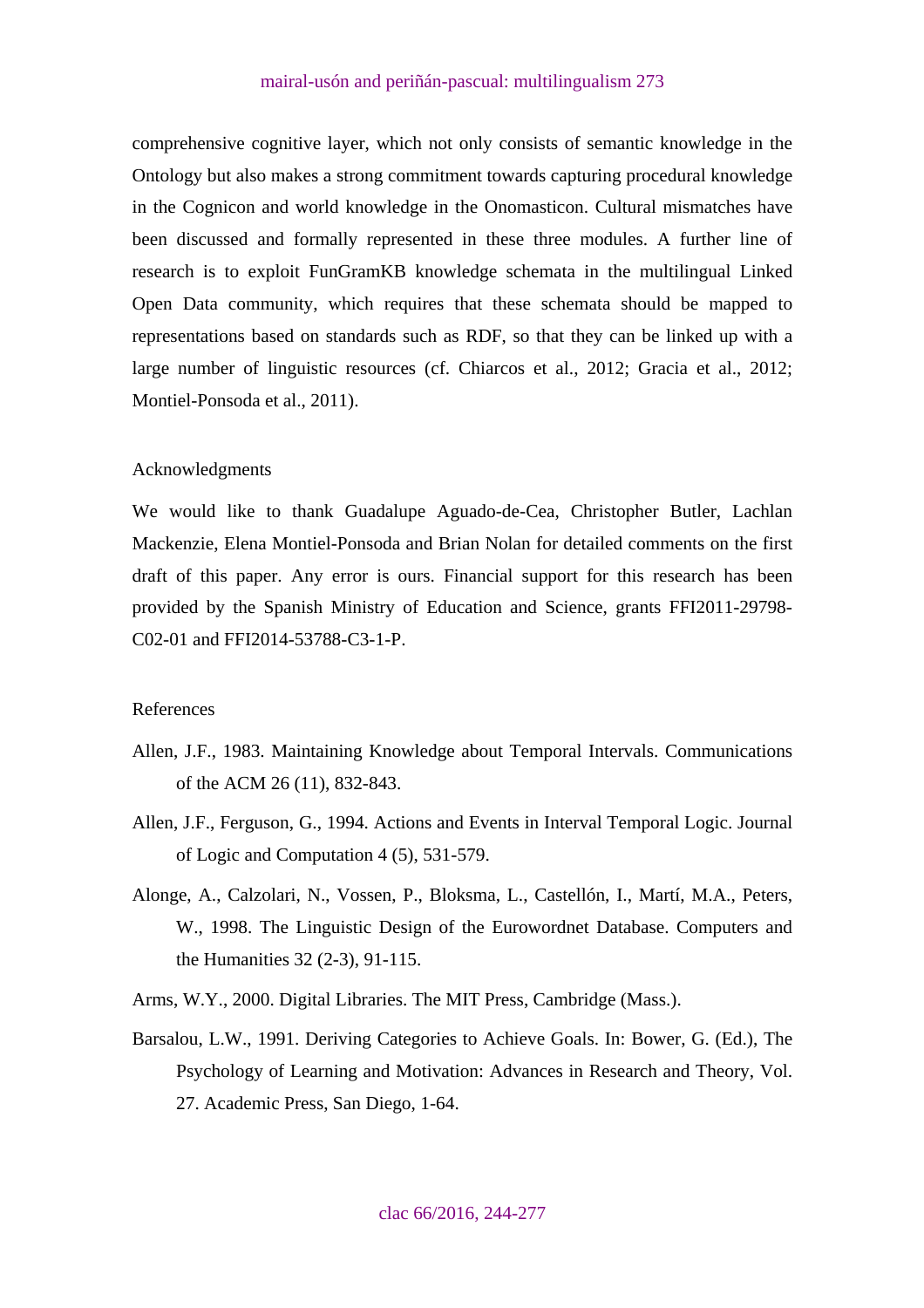- Berners-Lee, T., Hendler, J., Lassila, O., 2001. The Semantic Web. Scientific American 284 (5), 34-43.
- Buitelaar, P., Cimiano, P., Haase, P., Sintek, M., 2009. Towards Linguistically Grounded Ontologies. In: Proceedings of the 6th European Semantic Web Conference, 111-125.
- Chiarcos, Ch., Nordhoff, S., Hellmann, S. (Eds.), 2012. Linked Data in Linguistics. Representing and Connecting Language Data and Language Metadata. Springer: Berlin.
- Cimiano, P., Montiel-Ponsoda, E., Buitelaar, P., Espinoza, M., Gómez-Pérez, A., 2010. A Note on Ontology Localization. Applied Ontology 5(2), 127-137.
- Espinoza, M., Montiel-Ponsoda, E., Gómez-Pérez, A., 2009. Ontology Localization. In: Proceedings of the 5th International Conference on Knowledge Capture (K-CAP 2009). Redondo Beach, California.
- Fuertes, P.A., Gordo Gómez, P., Niño Amo, M., Rios Rodicio, A. de los, 2010. Expert Knowledge and Translation Equivalents in the English Spanish Accounting Dictionary. In: Caballero, R., Pinar, M.J. (Eds.) Ways and Modes of Human Communication. Universidad de Castilla La Mancha, Ciudad Real, 1083-1089.
- Gracia, J., Montiel-Ponsoda, E., Cimiano, P., Gómez-Pérez, A., Buitelaar, P., McCrae, J., 2012. Challenges for the Multilingual Web of Data. Journal of Web Semantics 11, 63-71.
- Lakoff, G., 1987. Women, Fire, and Dangerous Things. University of Chicago Press, Chicago.
- Lee, R.M., 2009. Mitigating Culture Shock: E-Learning Cultural Scripts. In: [http://www.fiu.edu/~ciber/ws/Mitigating\\_culture\\_shock\\_RLee.pdf](http://www.fiu.edu/%7Eciber/ws/Mitigating_culture_shock_RLee.pdf)
- Mairal-Usón, R., Periñán-Pascual, C., 2009. The Anatomy of the Lexicon within the Framework of an NLP Knowledge Base. Revista Española de Lingüística Aplicada 22, 217-244.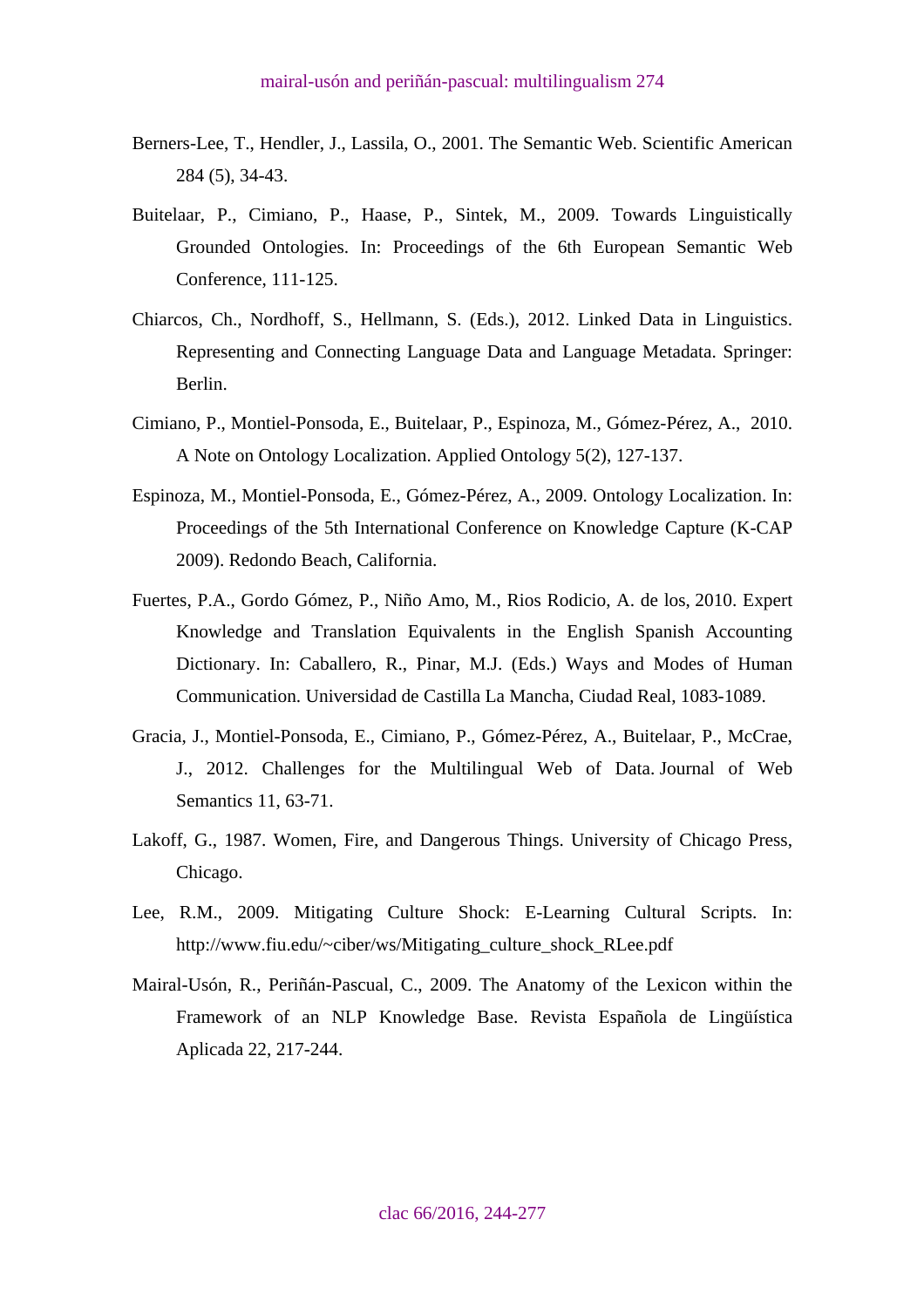- Mairal-Usón, R., Periñán-Pascual, C., 2015. Representing Constructional Schemata in FunGramKB Grammaticon. In: Fleischhauer, J., Latrouite, A., Osswald, R. (Eds.) Exploring the Syntax-Semantics Interface. Düsseldorf University Press, Düsseldorf.
- McCrae, J, Aguado-de-Cea, G., Buitelaar, P., Cimiano, P., Declerck, T., Gómez Pérez, A., Gracia, J., Hollink, L., Montiel-Ponsoda, E., Spohr, D., Wunner, T., 2010. The Lemon Cookbook. In: http://lexinfo.net/lemon-cookbook.pdf.
- Montiel-Ponsoda, E., 2011. Multilingualism in Ontologies: Multilingual Lexico-Syntactic Patterns for Ontology Modeling and Linguistic Information Repository for Ontology Localization. Unpublished PhD thesis. Universidad Politécnica de Madrid, Madrid.
- Montiel-Ponsoda, E., Aguado-de-Cea, G., Gómez-Pérez, A., Peters, W., 2008. Modelling Multilinguality in Ontologies. In: Proceedings of the 21st International Conference on Computational Linguistics.
- Montiel-Ponsoda, E., Gracia, J., Aguado-de-Cea, G., Gómez-Pérez, A., 2011. Representing Translations on the Semantic Web. In: Proceedings of the 2nd Workshop on the Multilingual Semantic Web, Bonn, 25-37.
- Moreno Ortiz, A., 2000. OntoTerm: Un Sistema Abierto de Representación Conceptual. Procesamiento del Lenguaje Natural 26, 61-62.
- Oberg, L., 2006. Culture Shock and the Problem of Adjustment to New Cultural Environments. Practical Anthropology 7, 177-182.
- Panton, K., Matuszek, C., Lenat, D., Schneider, D., Witbrock, M., Siegel, N., Shepard, B., 2006. Common Sense Reasoning: From Cyc to Intelligent Assistant. In: Cai, Y., Abascal, J. (Eds.), Ambient Intelligence in Everyday Life. Springer, Berlin, 1-31.
- Periñán-Pascual, C., 2012. The Situated Common-Sense Knowledge in FunGramKB. Review of Cognitive Linguistics 10 (1), 184-214.
- Periñán-Pascual, C., 2013. A Knowledge-Engineering Approach to the Cognitive Categorization of Lexical Meaning. VIAL: Vigo International Journal of Applied Linguistics 10, 85-104.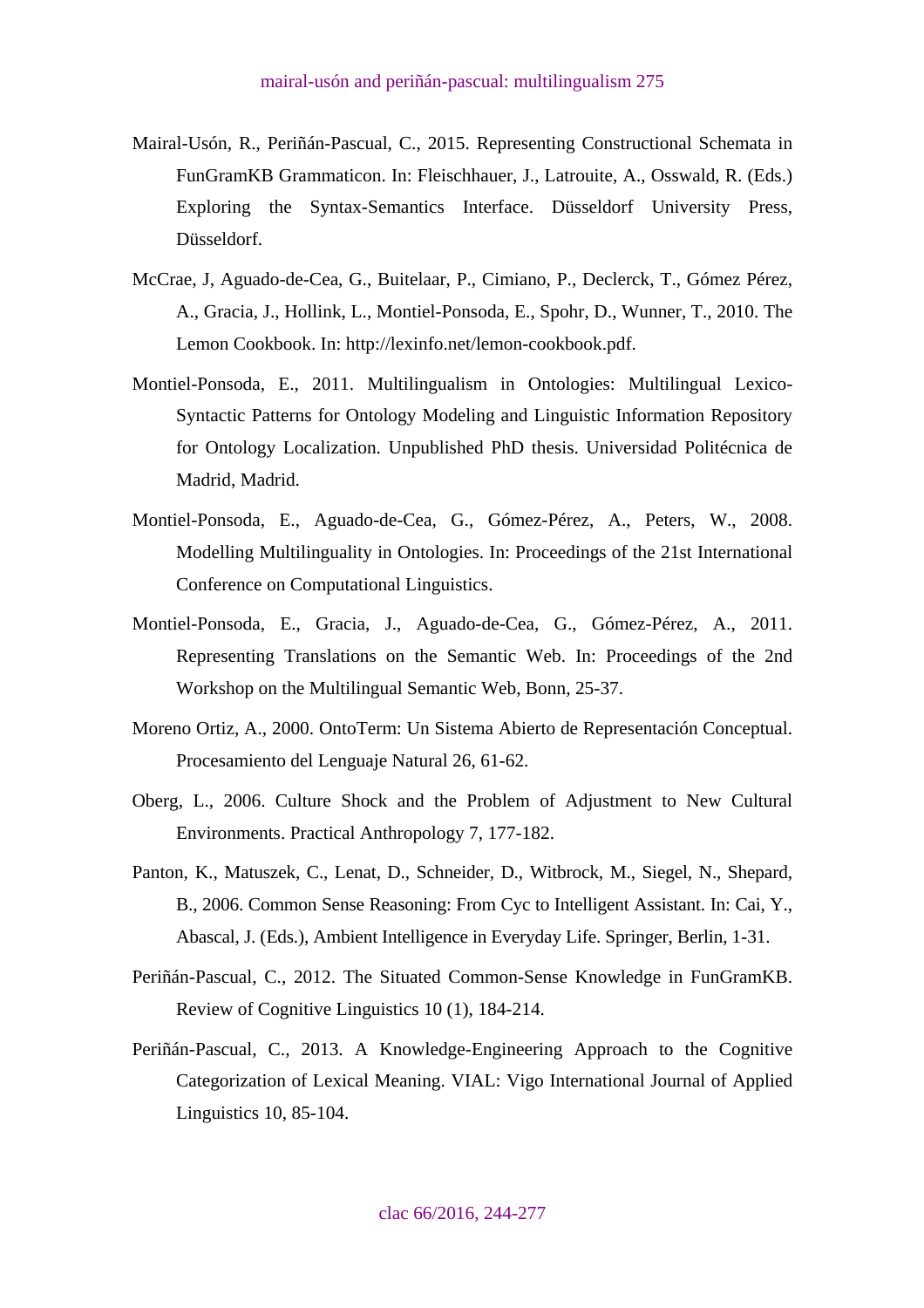- Periñán-Pascual, C., Arcas-Túnez, F., 2004. Meaning Postulates in a Lexico-Conceptual Knowledge Base. In: Proceedings of the 15th International Workshop on Databases and Expert Systems Applications. IEEE, Los Alamitos, 38-42.
- Periñán-Pascual, C., Arcas-Túnez, F., 2005. Microconceptual-Knowledge Spreading in FunGramKB. In: Proceedings of the 9th IASTED International Conference on Artificial Intelligence and Soft Computing. ACTA Press, Anaheim-Calgary-Zurich, 239-244.
- Periñán-Pascual, C., Arcas-Túnez, F., 2007. Cognitive Modules of an NLP Knowledge Base for Language Understanding. Procesamiento del Lenguaje Natural 39, 197-204.
- Periñán-Pascual, C., Arcas-Túnez, F., 2010. The Architecture of FunGramKB. In: Proceedings of the 7th International Conference on Language Resources and Evaluation. ELRA, Malta, 2667-2674.
- Periñán-Pascual, C., Arcas-Túnez, F., 2011. Introduction to FunGramKB. Anglogermánica Online 8, 1-15.
- Periñán-Pascual, C., Mairal-Usón, R., 2009. Bringing Role and Reference Grammar to Natural Language Understanding. Procesamiento del Lenguaje Natural 43, 265-273.
- Periñán-Pascual, C., Mairal-Usón, R., 2010. La Gramática de COREL: Un Lenguaje de Representación Conceptual. Onomázein 21, 11-45.
- Ruiz de Mendoza, F.J., 2014. Low-level Situational Cognitive Models within the Lexical Constructional Model and their Computational Implementation in FunGramKB. In: Nolan, B., Periñán-Pascual, C. (Eds.), Language Processing and Grammars: the Role of Functionally Oriented Computational Models. John Benjamins, Amsterdam/Philadelphia, 367-390.
- Schank, R.C., Abelson, R.P., 1977. Scripts, Plans, Goals and Understanding: An Inquiry into Human Knowledge Structures. Lawrence Erlbaum, Hillsdale.
- Smith, B., 1995. Formal Ontology, Common Sense and Cognitive Science. International Journal of Human-Computer Studies 43(5-6), 641-666.
- Van Dijk, T.A., 2003. Specialized Discourse and Knowledge. A Case Study of the Discourse of Modern Genetics. Cadernos de Estudos Lingüísticos 44, 21-55.